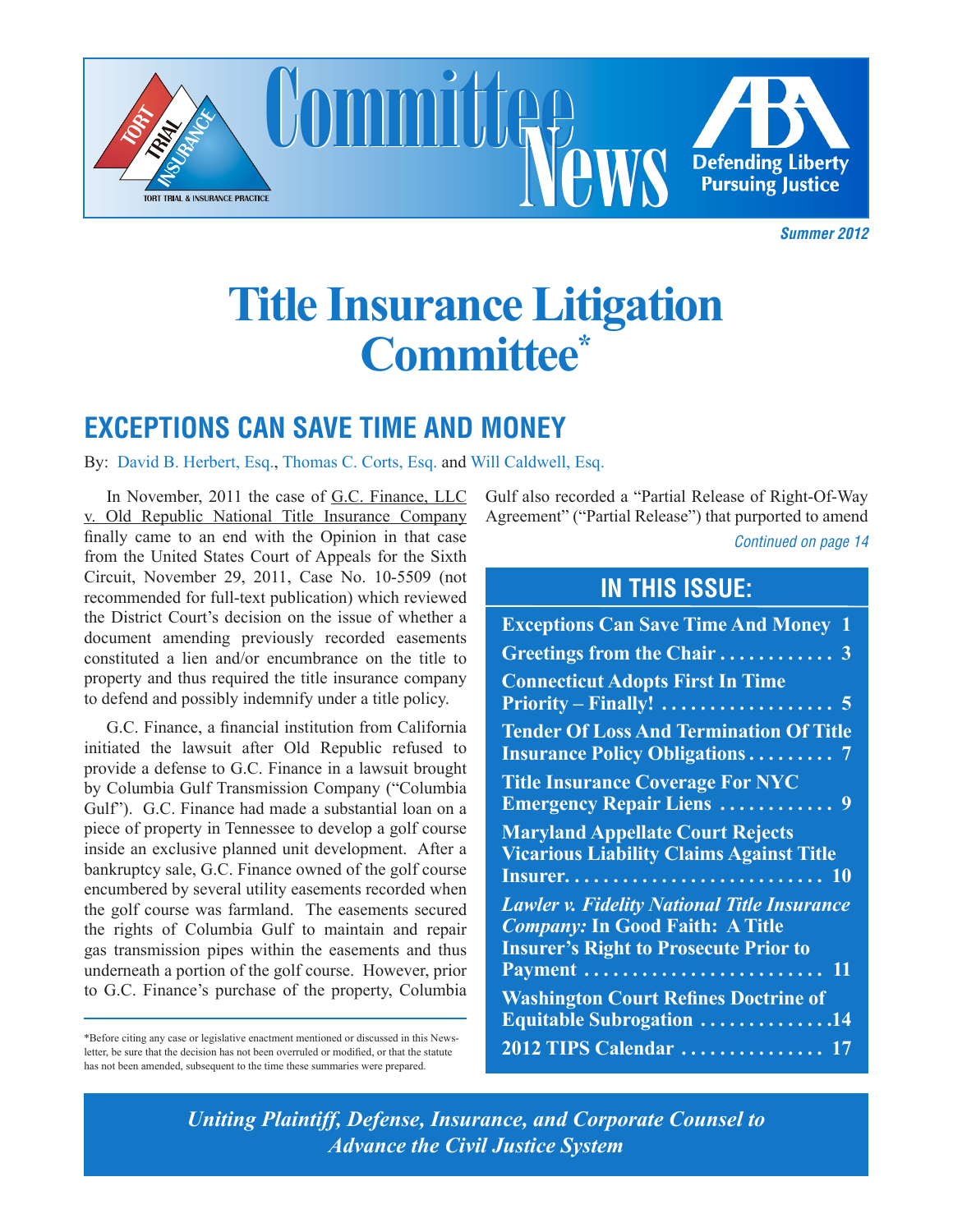#### **Committee Leadership**

**Tammy L. Ortman** *Mercer Belanger, P.C.* 111 Monument Circle, Ste 3400 Indianapolis, IN 46204‐5134 (317) 636‐3551 tortman@indylegal.com

**Chair** Chair–Elect **Past Chair Ronald A. Damashek** *Stahl Cowen Crowley Addis, LLC* 55 W. Monroe St., Ste 1200 Chicago, IL 60603‐5127 (312) 377‐7858 rdamashek@stahlcowen.com

#### Vice‐Chairs

**William Jacob Long, IV** *Burr & Forman, LLP* 217 Dexter Ave. Birmingham, AL 35213‐3721 (205) 251‐3000 jlong@burr.com

**Shawn Rader** *Lowndes Drosdick Doster Kantor & Reed, P.A.* P.O. Box 2809 Orlando, FL 32802‐2809 (407) 843‐4600 shawn.rader@lowndes‐law.com

#### Website

**Jerel Johnston Hill** *Law Office of Jerel J. Hill* 1420 Stonehollow Dr., Ste B

Kingwood, TX 77339‐2494 (281) 358‐3560 jerel@jjhlawoffice.com

## **Steven Ray Parker** *Balch & Bingham, LLP* 1901 6<sup>th</sup> Ave. N., Ste 2600 Birmingham, AL 35203‐4644 (205) 251‐8100 sparker@balch.com

**Jennifer Stephens Gaytan** *Fidelity National Title Group* 601 Riverside Ave., Bldg. 5 Jacksonville, FL 32204‐2901 (904) 854‐8936 jennifer.gaytan@fnf.com

Treasurer Membership Newsletter Newsletter

**Ryan C. Squire** *Garrett & Tully, P.C.* 225 S. Lake Ave., Ste 1400 Pasadena, CA 91101‐4893 (626) 577‐9500 rsquire@garrett‐tully.com

### **T. Morgan Ward, Jr.**

*STITES & HARBISON, PLLC* 400 W. Market St., Ste 1800 Louisville, KY 40202 (502) 681‐0406 mward@stites.com

TIPS Counsel Representative: Robert P. Redemann, *Perrine McGivern Redemann Berry & Taylor, P.C.*, 1437 S. Boulder Ave., Ste 620, Tulsa, OK 74119‐3621, (918) 382‐1400, rredemann@pmrlaw.net

©2012 American Bar Association, Tort Trial & Insurance Practice Section, 321 North Clark Street, Chicago, Illinois 60654; (312) 988- 5607. All rights reserved.

The opinions herein are the authors' and do not necessarily represent the views or policies of the ABA, TIPS or the Title Insurance Litigation Committee. Articles should not be reproduced without written permission from the Tort Trial & Insurance Practice Section.

Editorial Policy: This Newsletter publishes information of interest to members of the Title Insurance Litigation Committee of the Tort Trial & Insurance Practice Section of the American Bar Association — including reports, personal opinions, practice news, developing law and practice tips by the membership, as well as contributions of interest by nonmembers. Neither the ABA, the Section, the Committee, nor the Editors endorse the content or accuracy of any specific legal, personal, or other opinion, proposal or authority.

Copies may be requested by contacting the ABA at the address and telephone number listed above.

Hypertext citation linking was created by application of [West BriefTools software](http://store.westlaw.com/products/services/brief-tools/default.aspx). BriefTools, a citation-checking and file-retrieving soft-ware, is an integral part of the [Westlaw Drafting Assistant platform](http://store.westlaw.com/products/services/westlaw-drafting-assistant/default.aspx). West, a Thomson Reuters business is a Premier Section Sponsor of the ABA Tort Trial & Insurance Practice Section, and this software usage is implemented in connection with the Section's sponsorship and marketing agreements with West. Neither the ABA nor ABA Sections endorse non-ABA products or services. Check if you have access to West BriefTools software by contacting your Westlaw representative.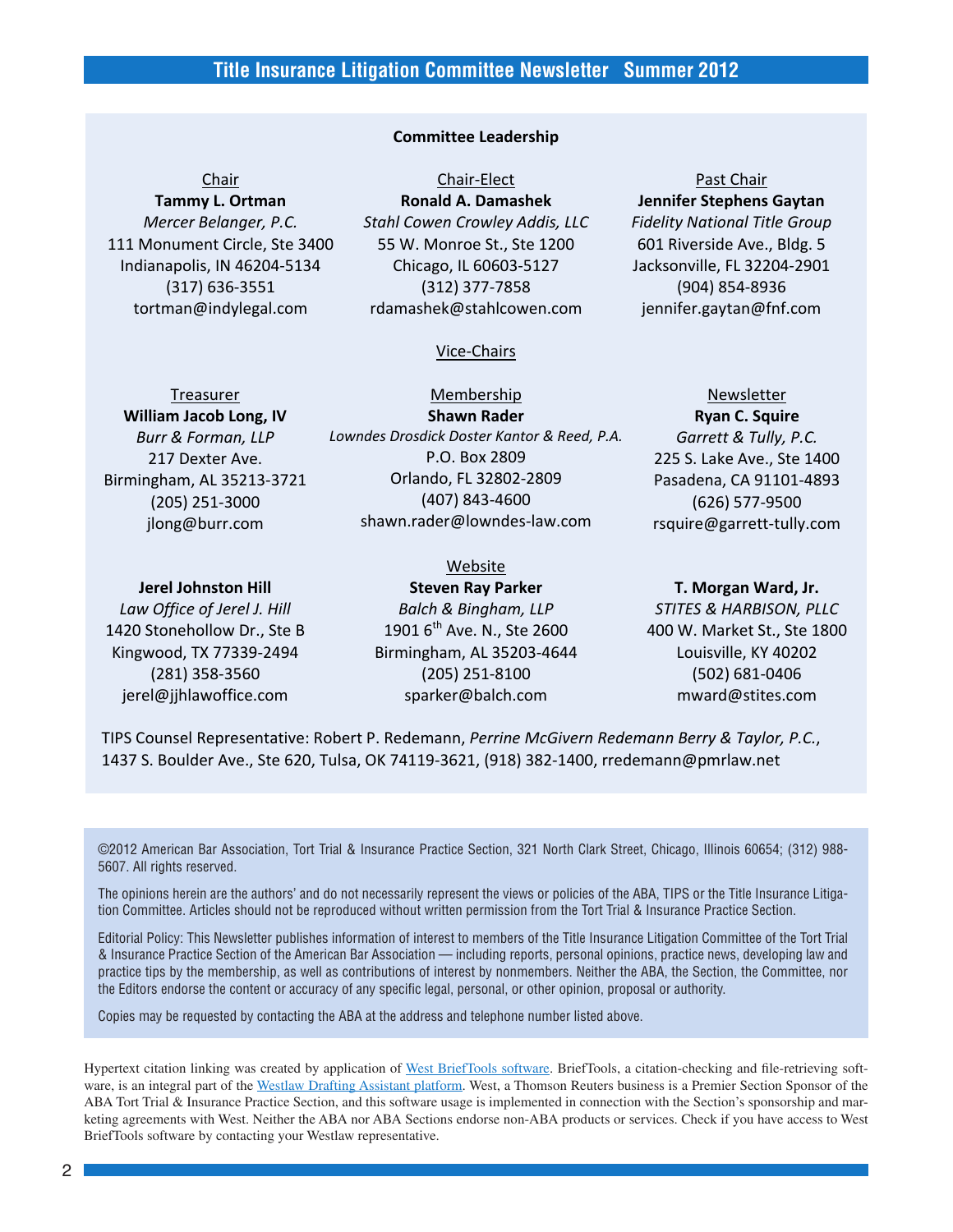## **GREETINGS FROM THE CHAIR**



Are you ready for the next meeting of The Title Insurance Litigation Committee? It will be fantastic. We are participating in the ABA Annual Meeting in Chicago, Illinois, August  $2<sup>nd</sup>$  through the 7<sup>th</sup>, 2012. Our Committee's program will be on Friday morning, August  $3<sup>rd</sup>$ , 8:30 – noon. If you haven't registered, do so soon! Our three hour program counts as only one session for the bargain price of \$90 after registration. As usual, we have dinner plans so that we can get reacquainted, share stories and meet new friends. Please join us. With the encouragement of some young at heart, we are also planning some late evening activities to enjoy the windy city after dinner on Friday.

The registration process comes in two parts:

- 1. the ABA program registration with special hotel rates; and
- 2. the Committee registration form for Thursday's dinner, Friday's dinner, Friday's late night fun and Saturday's business meeting. This registration form has been emailed to our listserv members. If you missed it, check out our website at http://apps.americanbar.org/dch/committee.cfm?com=IL226600 you'll find it there.

If you missed the Boston meeting in April, you missed a great meeting and opportunity to join practitioners and in house counsel from across the country; don't let this next opportunity pass you by. Here are just a few of comments received:

*The Boston meeting was wonderful. The title insurance litigation committee is certainly a great group of people! Thank you so much for welcoming me into the group. The event was so well organized and informative (not to mention, the dinners were fantastic)! I felt the meeting went off very well, super venue, too. The CLE information was valuable and timely. Kudos. Thanks for putting on the great conference. This was a superior two day experience. Thanks.*

Our in house sponsorship program will continue so if you are an in house counsel and would like to attend with a little help, please communicate with me, [tortman@indylegal.com](mailto:tortman@indylegal.com) or Jay Long, [jlong@burr.com](mailto:jlong@burr.com). If you would like to sponsor an in house counsel attendee also communicate with me or Jay, please. This is a very successful program which we want to see grow for the benefit of everyone.

Our second Committee initiative is to expressly invite our associates and partners to join this vibrant and valuable time together.

Enjoy the Spring Newsletter and we will look forward to seeing you in Chicago!  $\triangle$ 

Tammy Ortman, Chair Title Insurance Litigation Committee

# VISIT US ON THE WEB AT: **http://www.americanbar.org**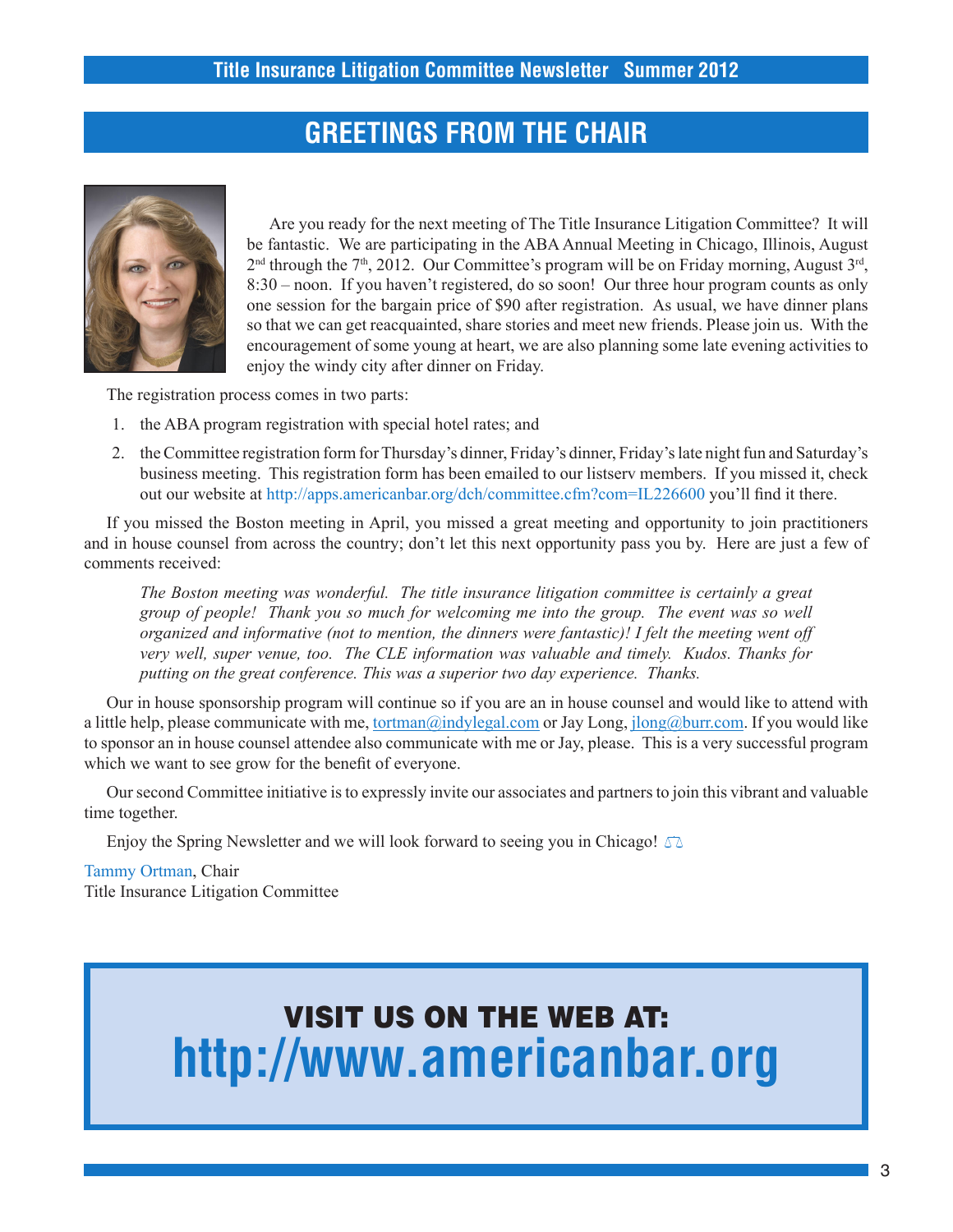**Register Today! www.ambar.org/annual** 

# **2 0 1 2 A B A - T I P S A n n u a l M e e t i n g**

## **A u g u s t 2 - 6 , 2 0 1 2 Sheraton Chicago Hotel C h i c a g o , I L**



#### **TIPS Annual Meeting CLE Programs**

- Understanding and Preparing for Disasters Caused by Terrorist Acts
- Claims, Consequences and Conditions Subsequent
- An Insider's View of Preparing for and Responding to Disasters Caused by Acts of Terrorism
- Cyber Risks Affecting Businesses
- So You Want to Become a Mediator? Transitioning Into Mediations Practice
- Disabilities and the Legal Profession: Law and Disabilities - The Often Overlooked
- Hot Topics in Environmental Law
- Sheltering Liability Legal Issues Surrounding Directors, Officers, Staff and Animals

### **www.americanbar.org/tips**



We have a fantastic meeting planned that includes several valuable CLE programs to help you in your practice, various opportunities to network and socialize with your TIPS friends, colleagues and clients at events including our Welcome and Diversity Reception at the Sheraton and the James K. Carroll Leadership and Awards Dinner at the beautiful and historic Chicago Symphony Orchestra, along with the chance to give back through our public service projects.

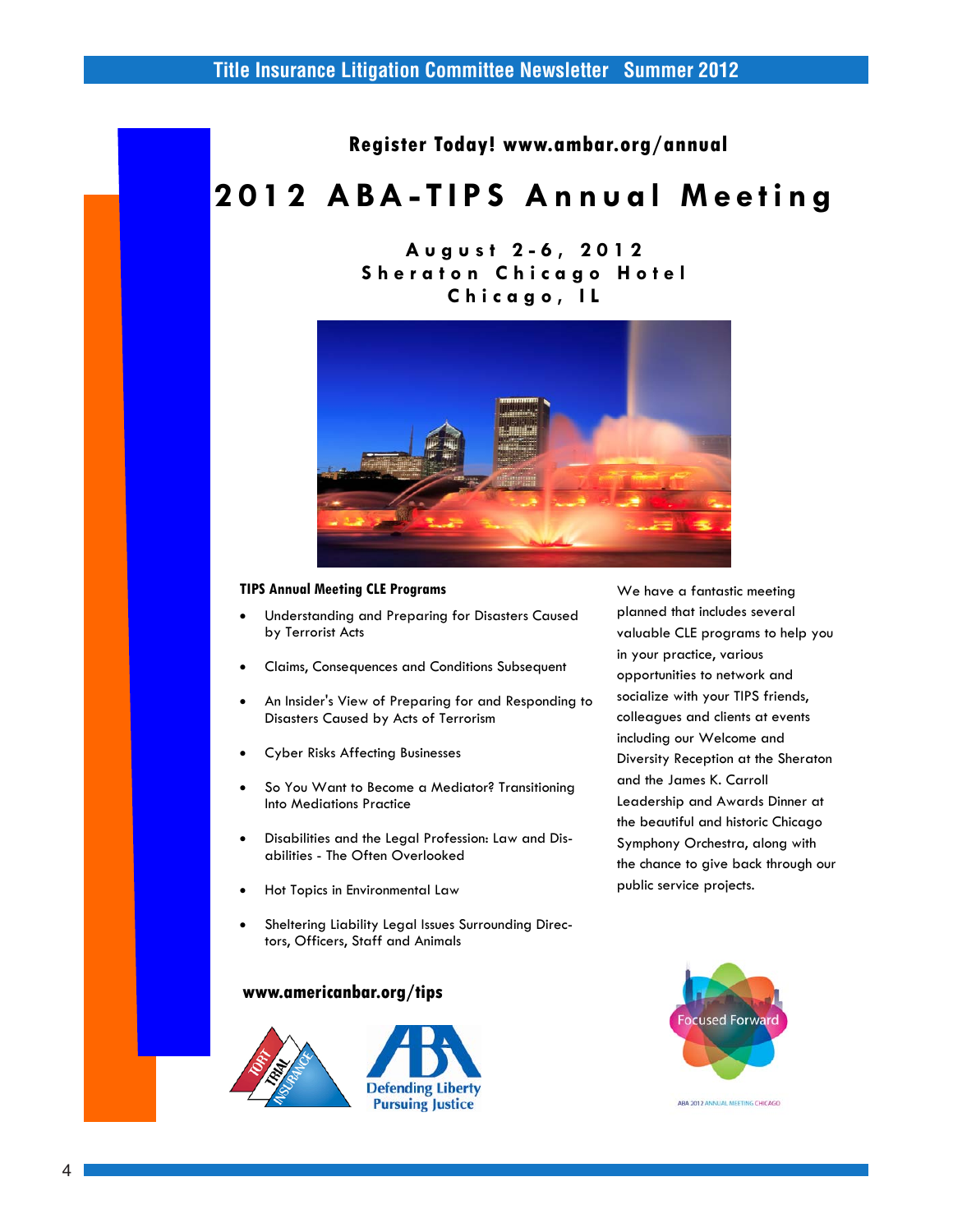## **CONNECTICUT ADOPTS FIRST IN TIME PRIORITY – FINALLY!**

#### By: Thomas J. Donlon

Have you ever included a well-accepted legal principle in a brief or memorandum, and then searched fruitlessly for an actual case that states it? As your frustration mounts with every wasted minute, you say, "but everybody knows that's the law!" *[Hudson Valley](http://www.westlaw.com/find/default.wl?ft=Y&db=0007691&rs=ap2.0&rp=%2ffind%2fdefault.wl&serialnum=2026939431&fn=_top&findtype=Y&vr=2.0&wbtoolsId=2026939431&HistoryType=F) Bank v. Kissel*[, 303 Conn 614, 35 A.3d 260 \(2012\)](http://www.westlaw.com/find/default.wl?ft=Y&db=0007691&rs=ap2.0&rp=%2ffind%2fdefault.wl&serialnum=2026939431&fn=_top&findtype=Y&vr=2.0&wbtoolsId=2026939431&HistoryType=F), ends that frustration in Connecticut on one issue at least.

The legal principle ultimately confirmed in *[Kissel](http://www.westlaw.com/find/default.wl?ft=Y&db=0007691&rs=ap2.0&rp=%2ffind%2fdefault.wl&serialnum=2026939431&fn=_top&findtype=Y&vr=2.0&wbtoolsId=2026939431&HistoryType=F)* was "first in time is first in right;" requiring the proceeds of a foreclosure sale to be distributed to lienholders in order of their priority of filing. Connecticut practitioners, writers and title insurers had long accepted and applied this principle. The Connecticut Supreme Court had even relied on the principle 60 years ago in *[Brown v.](http://www.westlaw.com/find/default.wl?ft=Y&db=0000162&rs=ap2.0&rp=%2ffind%2fdefault.wl&serialnum=1953111727&fn=_top&findtype=Y&vr=2.0&wbtoolsId=1953111727&HistoryType=F) General Laundry Service*[, 139 Conn. 363, 94 A.2d 10](http://www.westlaw.com/find/default.wl?ft=Y&db=0000162&rs=ap2.0&rp=%2ffind%2fdefault.wl&serialnum=1953111727&fn=_top&findtype=Y&vr=2.0&wbtoolsId=1953111727&HistoryType=F)  [\(1952\)](http://www.westlaw.com/find/default.wl?ft=Y&db=0000162&rs=ap2.0&rp=%2ffind%2fdefault.wl&serialnum=1953111727&fn=_top&findtype=Y&vr=2.0&wbtoolsId=1953111727&HistoryType=F). 1 However, the U.S. Supreme Court vacated the *[Brown](http://www.westlaw.com/find/default.wl?ft=Y&db=0000162&rs=ap2.0&rp=%2ffind%2fdefault.wl&serialnum=1953111727&fn=_top&findtype=Y&vr=2.0&wbtoolsId=1953111727&HistoryType=F)* decision, finding Connecticut had improperly given local taxes priority over federal taxes. *See [United](http://www.westlaw.com/find/default.wl?ft=Y&db=0000780&rs=ap2.0&rp=%2ffind%2fdefault.wl&serialnum=1954120786&fn=_top&findtype=Y&vr=2.0&wbtoolsId=1954120786&HistoryType=F) [States v. New Britain](http://www.westlaw.com/find/default.wl?ft=Y&db=0000780&rs=ap2.0&rp=%2ffind%2fdefault.wl&serialnum=1954120786&fn=_top&findtype=Y&vr=2.0&wbtoolsId=1954120786&HistoryType=F)*, 347 U.S. 81 (1954). While lower courts had referenced the "first in time" principle in the interim, the Connecticut Supreme Court did not address it again before *Kissel*.

The case has unusual facts. Andrew Kissel received a \$1.6 million mortgage from Washington Mutual Bank in July 2004 to purchase a home in Greenwich. Eight months later, by recording a forged release of the Washington Mutual mortgage, Kissel fraudulently obtained another mortgage for new construction from Hudson Valley Bank of \$4.5 million. In May and June 2005, Kissel used the same scheme, recording forged releases, to obtain two more mortgages on the property – \$1.0 million from Independence Community Bank and \$4.5 million from Ridgefield Bank. Eventually, the scheme was discovered and the banks commenced foreclosure actions.2

Hudson Valley obtained a foreclosure judgment first. The property, appraised for \$2.2 million, was scheduled for sale in March 2007. However, any foreclosure sale in the Hudson Valley action would be subject to the prior Washington Mutual mortgage, depressing the price. As First American Title had issued policies on both the

Washington Mutual and Hudson Valley mortgages, prior to the foreclosure sale First American elected to purchase Washington Mutual's note and mortgage, and then subordinate them to Hudson Valley's. As a result, the foreclosure sale brought \$100,000 more than the appraisal. After Hudson Valley's judgment was paid, First American, as holder of Washington Mutual's now second priority mortgage, moved for award of the over \$400,000 surplus.

Stewart Title Guaranty Company, which had issued a policy for the Independence Community mortgage in third position, objected. Stewart claimed that, due to Kissel's fraud, the surplus should be apportioned between the two title insurers. Based on an unrecorded federal court judgment, including damages from another defaulted Kissel mortgage on a separate piece of property, Stewart contended that it should receive 70% of the surplus.

Stewart initially convinced a trial court judge to apportion the surplus, giving Stewart 70%. First American sought reargument, contending the court ignored the "first in time" rule. On reconsideration, the trial court refused to apply the "first in time" rule, but awarded First American the entire surplus based on the equitable doctrine of *pari passu*. Stewart Title appealed.

Much of the *[Kissel](http://www.westlaw.com/find/default.wl?ft=Y&db=0007691&rs=ap2.0&rp=%2ffind%2fdefault.wl&serialnum=2026939431&fn=_top&findtype=Y&vr=2.0&wbtoolsId=2026939431&HistoryType=F)* decision dealt with preliminary procedural questions.3 Once the court reached the central issue, it took only a paragraph to reaffirm the "fundamental principle" that "a mortgage that is recorded first is entitled to priority over subsequently recorded mortgages …". *Id.*[, at 626.](http://www.westlaw.com/find/default.wl?ft=Y&db=0000273&rs=ap2.0&rp=%2ffind%2fdefault.wl&serialnum=2026939431&fn=_top&findtype=Y&vr=2.0&wbtoolsId=2026939431&HistoryType=F) The court affirmed the award of the entire surplus to First American on this alternate ground, rejecting Stewart's argument that equitable apportionment should apply.<sup>4</sup> Although it took 60 years, *Kissel* determined that "first in time is first in right" really was the law as everybody 'knew.' $\square$ 

*Thomas J. Donlon is counsel at the firm of Robinson & Cole LLP in their Stamford, Connecticut office and a member of the firm's Appellate Team. Mr. Donlon is Co-Chair of the ABA Section of Litigation's Appellate Practice Committee and successfully represented First American Title on appeal in the [Kissel](http://www.westlaw.com/find/default.wl?ft=Y&db=0007691&rs=ap2.0&rp=%2ffind%2fdefault.wl&serialnum=2026939431&fn=_top&findtype=Y&vr=2.0&wbtoolsId=2026939431&HistoryType=F) case.*

<sup>1</sup> An early case, *Beers v. Hawley*[, 2 Conn. 467 \(1818\)](http://www.westlaw.com/find/default.wl?ft=Y&db=0000273&rs=ap2.0&rp=%2ffind%2fdefault.wl&serialnum=1818023743&fn=_top&findtype=Y&vr=2.0&wbtoolsId=1818023743&HistoryType=F) referred to the principle in *dicta*.

<sup>2</sup> In a bizarre twist, Kissel was murdered during the foreclosure proceedings.

<sup>3</sup> S*ee* [303 Conn., at 616-626.](http://www.westlaw.com/find/default.wl?ft=Y&db=0000273&rs=ap2.0&rp=%2ffind%2fdefault.wl&serialnum=2026939431&fn=_top&findtype=Y&vr=2.0&wbtoolsId=2026939431&HistoryType=F)

<sup>4</sup> The court noted that *pari passu* applied to bankruptcy proceedings, not to foreclosures.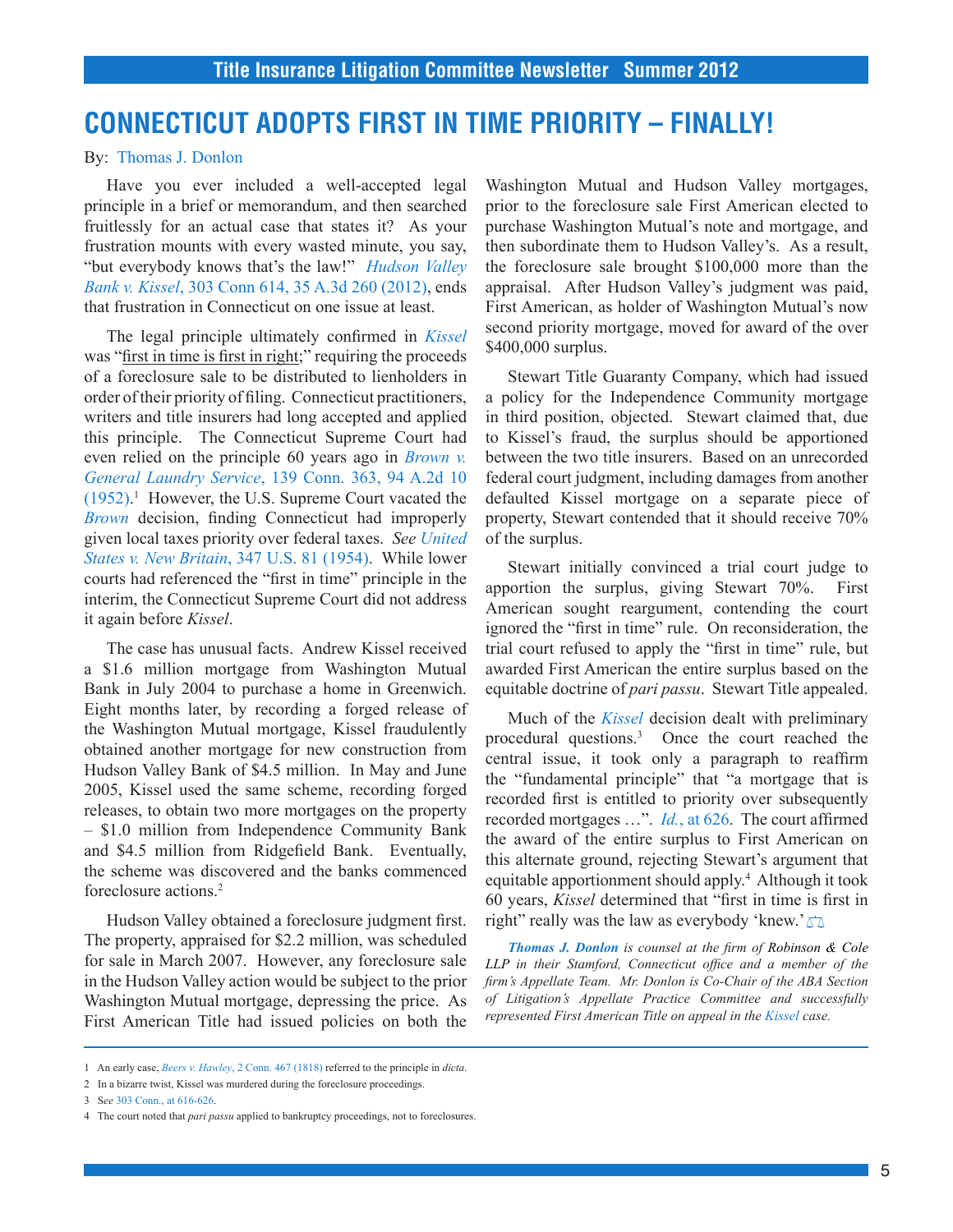## **TENDER OF LOSS AND TERMINATION OF TITLE INSURANCE POLICY OBLIGATIONS**

By: Lawrence P. Heffernan, *Robinson & Cole LLP*, Boston, MA

### **Introduction**

The primary benefits of title insurance are indemnification against loss or damage sustained as a result of covered risk and defense of claims covered by the policy. One of those benefits, however, can be invoked to terminate the other, i.e., by tendering to the insured its loss or damage, the title insurer can terminate its obligations under the policy, including the duty to defend. This is particularly valuable where the impact of the controversy is relatively minor, but the costs of the defense or cure far outstrip the actual loss that the insured would suffer. For example, failure of title to a small piece of a parcel may be remedied by an action for adverse possession, but such an action can be factintensive and costly. Tendering the loss to the insured may also be an attractive option when the title insurer finds itself in an "in for one, in for all" jurisdiction which requires a title insurer to defend all claims asserted against the insured even those which are not related to the title or covered risks.

For a long time there was very little case law interpreting and applying the tender of loss provisions, but more cases which address the issue have been reported recently, perhaps because the provision is being invoked more often.

### **The Policy Provisions**

American Land Title Association title insurance policy forms have long had provisions for tendering loss, but the language has evolved and strengthened over the years. Section 6 of the conditions and stipulations of the 1992 ALTA owner's policy specifically provided that the title insurer can tender the amount of insurance or the loss or damage under the policy and that, upon the exercise of either of those options, all liability and obligations to the insured shall terminate, including the obligation to defend, prosecute or continue any litigation.

These provisions were carried forward in the 2006 ALTA owner's policy under Section 7 of the conditions.

## **Case Law**

The first reported decision interpreting the tender of loss provisions was [Batdorf v. Transamerica Title](http://www.westlaw.com/find/default.wl?ft=Y&db=0000800&rs=ap2.0&rp=%2ffind%2fdefault.wl&serialnum=1985138148&fn=_top&findtype=Y&vr=2.0&wbtoolsId=1985138148&HistoryType=F) [Ins. Co., 41 Wn. App. 254 \(Wash. Ct. App. 1985\)](http://www.westlaw.com/find/default.wl?ft=Y&db=0000800&rs=ap2.0&rp=%2ffind%2fdefault.wl&serialnum=1985138148&fn=_top&findtype=Y&vr=2.0&wbtoolsId=1985138148&HistoryType=F). In

Batdorf, the title insurer defendant initially undertook the defense of a quiet title action against its insureds, but subsequently tendered the policy limits (\$6,800.00 and \$5,000.00 respectively) and the attorneys' fees incurred up to that point and withdrew from the defense.

After the tender, the insureds continued to defend the quiet title action, but eventually settled. The insureds then brought suit against Transamerica Title for legal fees and costs incurred after the tender (\$5,929.08 and \$3,896.45 respectively). The conditions of the applicable policy provided that "(T)he Company may at any time pay this policy in full, whereupon all liability of the Company shall terminate. In reviewing the policy provisions, the Washington appellate court concluded that "[t]he language in this contract is not ambiguous, either clause by clause or when all clauses are taken together. The policy clearly gave Transamerica the option to settle adverse claims, pay its insured the policy limits or defend to judgment."  $\underline{Id}$  at 258. Accordingly, the appeals court affirmed the trial court's granting of summary judgment in favor of the insurer, noting that "[b]y paying up, the insurer removed all of its further liability. Therefore, attorneys' fees, incurred after the payment, were incurred about a "claim" which was no longer covered by the policy." [Id.](http://www.westlaw.com/find/default.wl?ft=Y&db=0000800&rs=ap2.0&rp=%2ffind%2fdefault.wl&serialnum=1985138148&fn=_top&findtype=Y&vr=2.0&wbtoolsId=1985138148&HistoryType=F)

The United States District Court for the District of Connecticut reached a different conclusion in [Chicago](http://www.westlaw.com/find/default.wl?ft=Y&db=0004637&rs=ap2.0&rp=%2ffind%2fdefault.wl&serialnum=2006373622&fn=_top&findtype=Y&vr=2.0&wbtoolsId=2006373622&HistoryType=F) [Title Ins. Co. v. Kent School Corp., 361 F. Supp. 2d 4](http://www.westlaw.com/find/default.wl?ft=Y&db=0004637&rs=ap2.0&rp=%2ffind%2fdefault.wl&serialnum=2006373622&fn=_top&findtype=Y&vr=2.0&wbtoolsId=2006373622&HistoryType=F) [\(D. Conn. 2005\)](http://www.westlaw.com/find/default.wl?ft=Y&db=0004637&rs=ap2.0&rp=%2ffind%2fdefault.wl&serialnum=2006373622&fn=_top&findtype=Y&vr=2.0&wbtoolsId=2006373622&HistoryType=F). Kent School arose out of a \$100,000 1966 title insurance policy that pre-dated the ALTA forms. In 1975 a Native American tribe brought suit against the insured, Kent School, and other landowners claiming a large swath of property in northwestern Connecticut. In 1993 the suit was dismissed because the plaintiff had not been granted tribal status by the United States Bureau of Indian Affairs, but it was reinstated in 1998. After incurring nearly \$700,000 in defense fees and costs the title insurer tendered the policy limits and brought an action seeking a declaratory judgment that it was no longer obligated to defend the insured. On cross motions for summary judgment the federal court found that the 1966 policy placed Chicago Title under a continuing duty to defend Kent School and that the policy provisions did not allow Chicago Title to terminate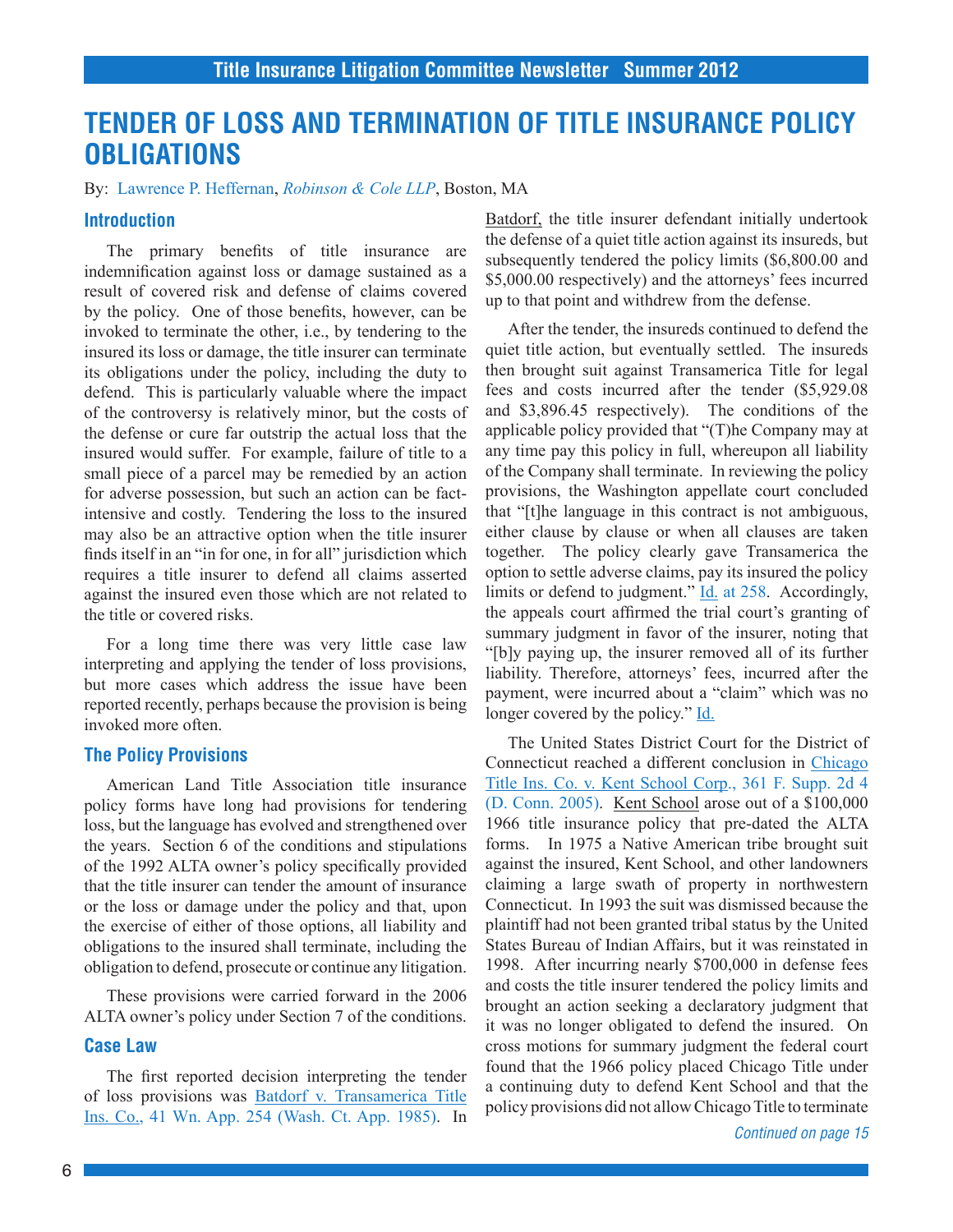## **TITLE INSURANCE COVERAGE FOR NYC EMERGENCY REPAIR LIENS**

By: Michael Treybich, Esq.

I recently had the opportunity to handle the case *380 Kings Highway LLC v. Fidelity National Title Insurance Company1* , where the New York State Supreme Court, Kings County, found that the ALTA Owner's Policy (6/17/06) (the "Policy") was amended by the New York Standard Endorsement (Owner's Policy) (For ALTA  $6/17/06$ <sup>2</sup> (the "Endorsement") to cover a New York City emergency repair lien, despite the Endorsement not having been delivered at the closing, denied defendant's motion to dismiss, and granted my client's, the plaintiff's, cross-motion for summary judgment.

The plaintiff had purchased an interest in real property located at 380 Kings Highway, Brooklyn, New York (the "Property"). At the closing of title to the Property on February 12, 2009 (the "Closing"), the defendant issued the Policy insuring the title.

Prior to the Closing, on or before August 5, 2008, the City of New York had emergency work done at the Property to cure an allegedly dangerous condition (the "Work").

After the Closing, on January 4, 2010, the charges for the Work ripened into a lien against the Property superior to the interest of the plaintiff pursuant to a local code3 (the "Lien").

The plaintiff gave notice of claim under the Policy and the defendant disclaimed coverage under one of the exceptions contained in schedule B of the Policy which states:

> "Emergency Repair Liens pursuant to the Administrative Code of the City of New York may have attached and not been filed with the County. No Liability is assumed for same."

The plaintiff brought a declaratory judgment action against the defendant and following joinder of issue, the defendant moved to dismiss the complaint based on this exception.

The plaintiff cross-moved for summary judgment based on the Endorsement, which states in pertinent part:

"1. The following is added as a Covered Risk:

'11. Any statutory lien for services, labor or materials furnished prior to the date hereof, and which has now gained or which may hereafter gain priority over the estate or interest of the insured as shown in Schedule A of this policy.'

\*\*\*

This endorsement is issued as part of the policy … To the extent a provision of the policy or a previous endorsement is inconsistent with an express provision of this endorsement, this endorsement controls."

Despite not having been delivered at the Closing, the Endorsement was found to be incorporated into the Policy by reference, as the Policy states on the first page at the top that it is the "American Land Title Association Owner's Policy (6/17/06) with New York Coverage Endorsement Appended" and in the bottom right corner of every page that it is the "ALTA Owner's Policy (6/17/06) with New York Coverage Endorsement Appended".

The Court found that the plaintiff established that the Lien exists, is a statutory lien, the Work was furnished prior to the Closing, the charges for the Work was what ripened into the Lien, the Lien gained priority over the plaintiff's estate in the Property after the Closing, and hence was covered under the Endorsement.

The Court then looked at the Policy and the Endorsement and held that because the Endorsement language expressly covered the Lien and that the exception relied upon by the defendant was part of the Policy and was inconsistent with the Endorsement, the Endorsement controls, because "in construing an endorsement to an insurance policy, the [e]ndorsement and the policy must be read together, and the words of the policy remain in full force and effect except as altered by the words of the endorsement."4

<sup>1</sup> [33 Misc. 3d 1233\(A\); 946 N.Y.S.2d 69; 2011 N.Y. Slip Op 52223\(U\), 2011 WL 6182117 \(Sup. Ct., Kings Cty., 2011\).](http://www.westlaw.com/find/default.wl?ft=Y&db=0000999&rs=ap2.0&rp=%2ffind%2fdefault.wl&serialnum=2026674149&fn=_top&findtype=Y&vr=2.0&wbtoolsId=2026674149&HistoryType=F)

<sup>2</sup> As published in the Title Insurance Rate Service Association, Inc. (TIRSA) New York State Rate Manual, Fourth Edition of the Fourth Reprint.

<sup>3</sup> [New York City Administrative Code § 27-2144](http://www.westlaw.com/find/default.wl?ft=L&docname=NYCS27-2144&rs=ap2.0&rp=%2ffind%2fdefault.wl&fn=_top&findtype=L&vr=2.0&db=1015598&wbtoolsId=NYCS27-2144&HistoryType=F).

<sup>4</sup> *[County of Columbia v Continental Insurance Co](http://www.westlaw.com/find/default.wl?ft=Y&db=0000605&rs=ap2.0&rp=%2ffind%2fdefault.wl&serialnum=1994107016&fn=_top&findtype=Y&vr=2.0&wbtoolsId=1994107016&HistoryType=F)*., 83 NY2d 618, 628 (NY Ct. of Appeals 1994)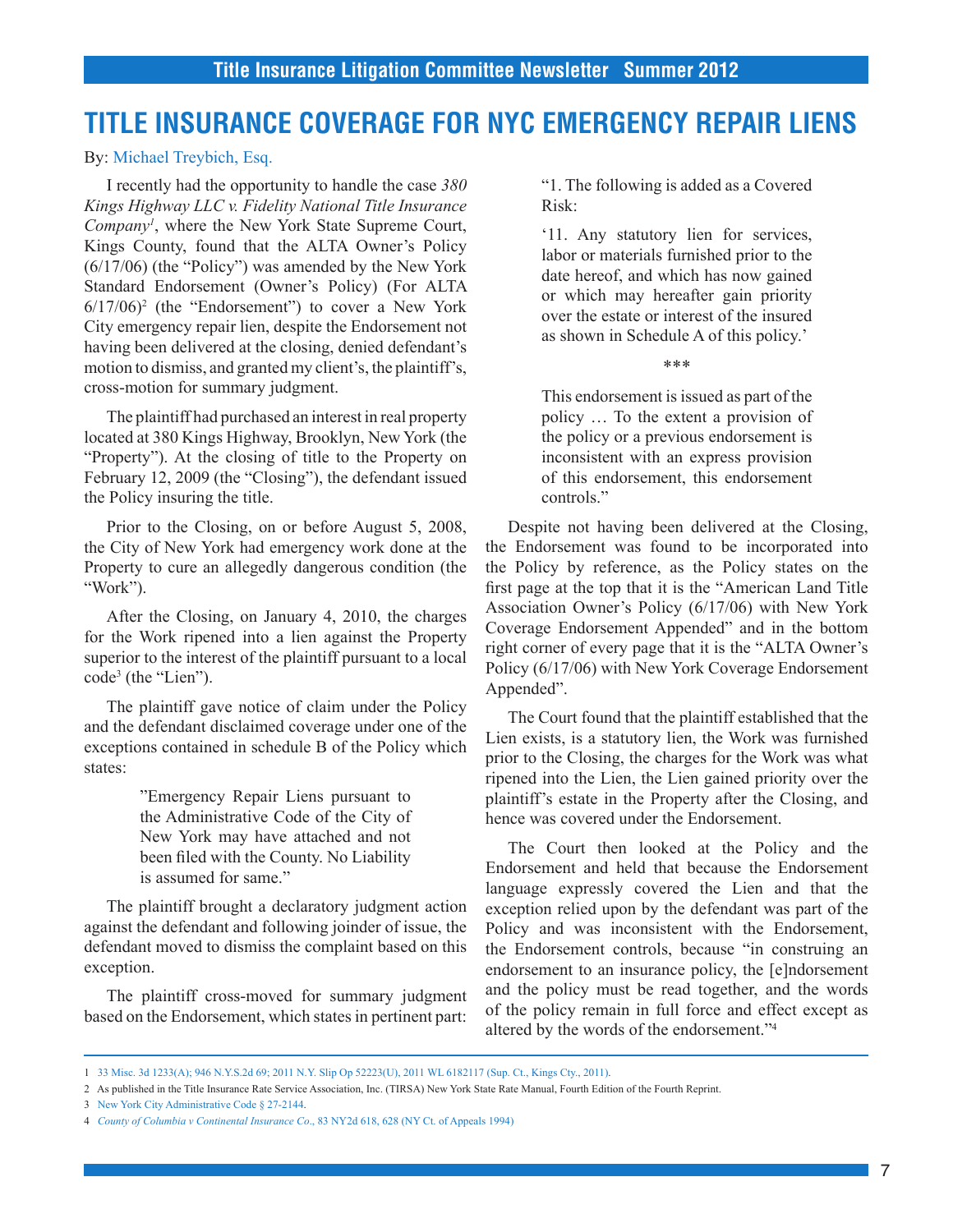Judgment for \$117,206.25, the full amount of the Lien was granted to the plaintiff together with statutory pre-judgment interest of 9% per year<sup>5</sup> from the date of the notice of claim by the plaintiff.<sup>6</sup>

This was a case of second impression in New York and the first time it was reported that such a motion had been granted. In the prior case the court had denied the plaintiff's motion for summary judgment as the plaintiff failed to produce evidence of the "entry of the repair, or the purchase or work order for the repair, and the date such entry was made" in the records of the New York City Department of Housing Preservation and Development ("HPD").<sup>7</sup>

In this case, the evidence was obtained by the making of FOIL<sup>8</sup> requests for the appropriate certified documents to HPD and to the New York City Department of Finance.  $\Box$ 

*Michael Treybich is an associate attorney with Tsyngauz & Associates, P.C. in New York City, where his practice focuses on general commercial, real estate, construction and insurance coverage litigation and appeals in all of his practice areas. Michael is a member of the Editorial Board of the Brooklyn Barrister, where he co-authors the regular column "Survey of Verdicts and Settlements in Kings Supreme". Michael can be reached by telephone at (212) 337-9770 or by Email at treybich@nytlaw.com.*

5 [NY CPLR § 5004.](http://www.westlaw.com/find/default.wl?ft=L&docname=NYCPS5004&rs=ap2.0&rp=%2ffind%2fdefault.wl&fn=_top&findtype=L&vr=2.0&db=1000059&wbtoolsId=NYCPS5004&HistoryType=F)

- 6 N[Y CPLR § 5001.](http://www.westlaw.com/find/default.wl?ft=L&docname=NYCPS5001&rs=ap2.0&rp=%2ffind%2fdefault.wl&fn=_top&findtype=L&vr=2.0&db=1000059&wbtoolsId=NYCPS5001&HistoryType=F)
- 7 P[eretz Strahl, Inc. v. Fidelity National Title Insurance of New York, 9 Misc.3d 1110\(A\), 806 N.Y.S.2d 448, 2005 WL 2276028, 2005 N.Y. Slip Op. 51480\(U\) \(Sup. Ct., Kings](http://www.westlaw.com/find/default.wl?ft=Y&db=0004603&rs=ap2.0&rp=%2ffind%2fdefault.wl&serialnum=2007329601&fn=_top&findtype=Y&vr=2.0&wbtoolsId=2007329601&HistoryType=F)  [Cty., 2005\)](http://www.westlaw.com/find/default.wl?ft=Y&db=0004603&rs=ap2.0&rp=%2ffind%2fdefault.wl&serialnum=2007329601&fn=_top&findtype=Y&vr=2.0&wbtoolsId=2007329601&HistoryType=F)

8 New York Freedom of Information Law (P[ublic Officers Law §87](http://www.westlaw.com/Find/Default.wl?rs=dfa1.0&vr=2.0&DB=NY-ST-ANN&DocName=NYPOS87&FindType=L) *et. seq.* )



# ababooks.org . . . the source you trust for practical legal information.

## **Features of the Store Include**

- E-Products
- Special Discounts, Promotions, and Offers
- Advanced Search **Capabilities**
- New Books and **Future Releases**
- Best Sellers
- Podcasts
- Special Offers
- Magazines, Journals, and Newsletters
- Cutting-Edge CLE in **Convenient Formats**

# **Visit the ABA Web Store** at www.ababooks.org

Over 150,000 customers have purchased products from our ABA Web Store. This is what they have to say:

## "The site is easily manageable."

### "I found just what I needed and obtained it quickly! Thanks."

"This is one of my favorite online resources for legal materials."

"Brings everything that is important to my practice to my fingertips!"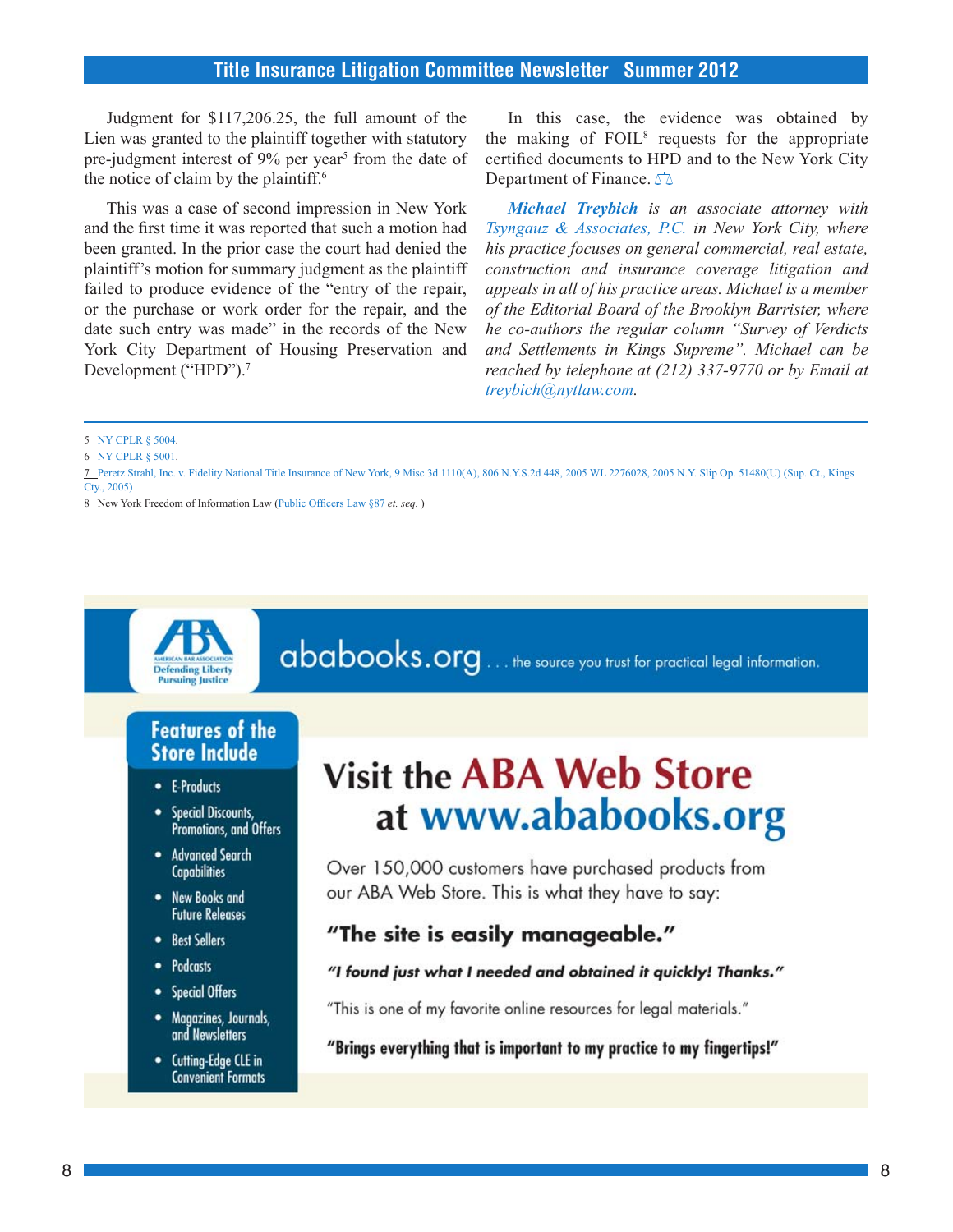

# **4th Annual ABA TIPS School Kits for Kidz**

**For the fourth year in a row, TIPS is sponsoring the TIPS School Kits for Kidz program. This year we are going to once again provide students in Chicago, the home of the ABA, with desperately-needed school supplies to give them the tools necessary to achieve their goals in life.** 

**There are 404,151 children in the Chicago Public Schools.** 

**Over 350,000 of these students are low income.** 

**15,580 are homeless.** 

Please join TIPS in trying to make a difference for students at Webster Elementary School in Chicago where 97% of the students are low income. A full year of school supplies can be purchased for \$17 per student.

### **Orders can be placed online at**

**http://shop.kitsforkidz.org/catalog/American-Bar-Association,813.htm**



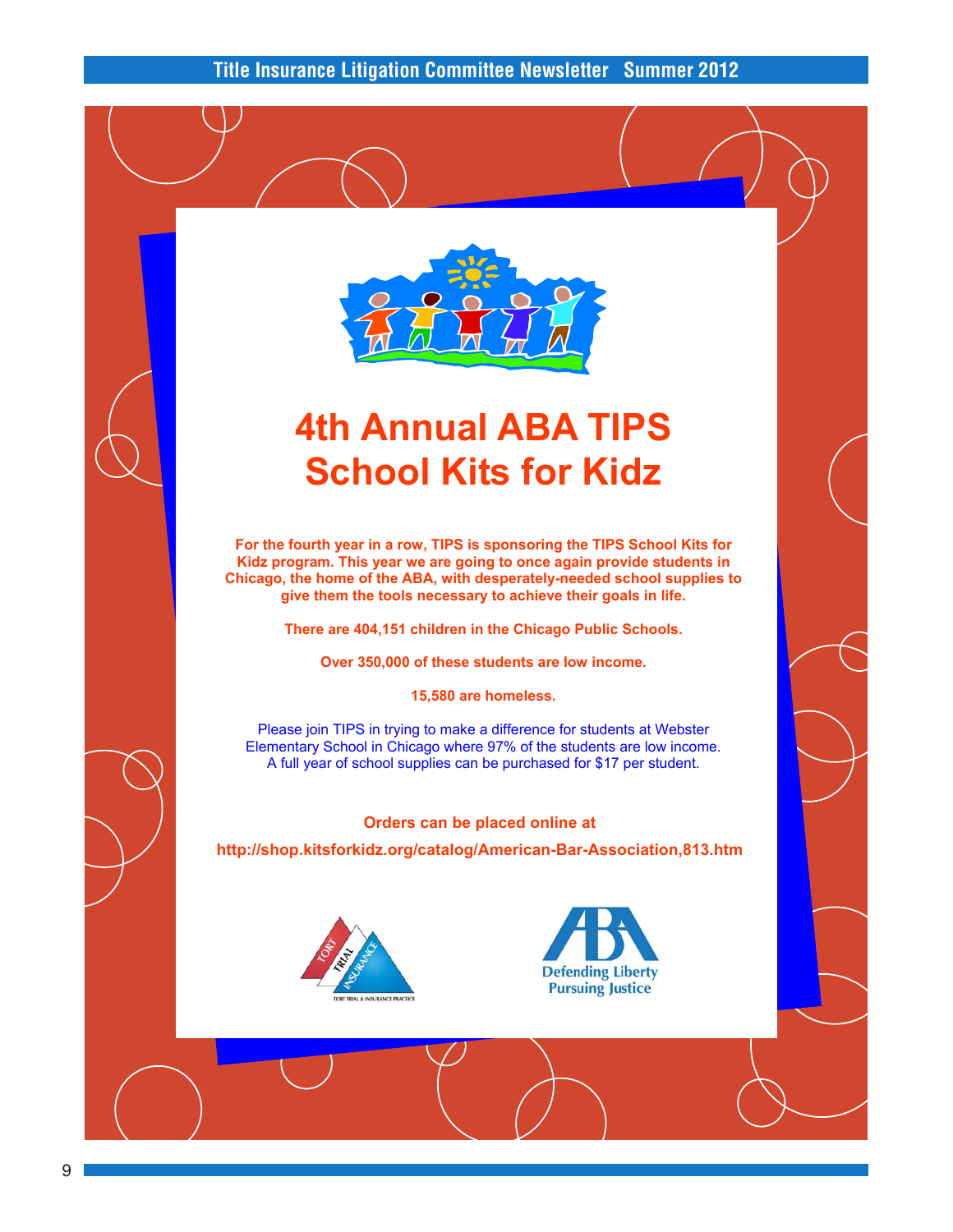## **MARYLAND APPELLATE COURT REJECTS VICARIOUS LIABILTY CLAIMS AGAINST TITLE INSURER**

By: Richard E. Hagerty, *Troutman Sanders LLP*, McLean, Virginia

The Maryland Court of Special Appeals has rejected vicarious liability claims against a title insurer for the negligence of its agents relating to the status of title to insured property. *[Columbia Town Center Title Co. v.](http://www.westlaw.com/find/default.wl?ft=Y&db=0007691&rs=ap2.0&rp=%2ffind%2fdefault.wl&serialnum=2026983081&fn=_top&findtype=Y&vr=2.0&wbtoolsId=2026983081&HistoryType=F)  100 Investment Ltd. P'ship*[, 203 Md. App. 61, 36 A.3d](http://www.westlaw.com/find/default.wl?ft=Y&db=0007691&rs=ap2.0&rp=%2ffind%2fdefault.wl&serialnum=2026983081&fn=_top&findtype=Y&vr=2.0&wbtoolsId=2026983081&HistoryType=F)  [985 \(2012\),](http://www.westlaw.com/find/default.wl?ft=Y&db=0007691&rs=ap2.0&rp=%2ffind%2fdefault.wl&serialnum=2026983081&fn=_top&findtype=Y&vr=2.0&wbtoolsId=2026983081&HistoryType=F) is the first reported decision by a Maryland appellate court holding squarely that a title insurer's liability is limited to the terms of its policy.

The decision is the latest chapter in a dispute that has been litigated for over 10 years and which sparked 3 separate appeals. The court reversed a trial court's judgment against Chicago Title and its agents for \$191,510.88 in damages arising out of October and December 1986 transactions in which Chicago Title or its predecessor, Safeco Title, underwrote two owner's title insurance policies in favor of a real estate development partnership. Both policies failed to except for the prior conveyance of a 1.145 acre parcel in an almost 50 acre assemblage of undeveloped property. In May 2009 the trial court entered judgment against the title agencies and Chicago Title, concluding that the agencies negligently failed to disclose the prior conveyance, that this negligence proximately caused the partnership's damages when it repurchased the 1.145 acre parcel in July 2001, and that Chicago Title was vicariously liable for its agents' negligence.

A 2-1 majority of the Court of Special Appeals held that the title agencies did not owe an independent tort duty to the partnership in connection with the issuance of the title insurance policies. The opinion was based in part on analysis of prior Maryland decisions, including *[Corcoran v. Abstract & Title Co. of Maryland, Inc.](http://www.westlaw.com/find/default.wl?ft=Y&db=0000162&rs=ap2.0&rp=%2ffind%2fdefault.wl&serialnum=1958107290&fn=_top&findtype=Y&vr=2.0&wbtoolsId=1958107290&HistoryType=F)*, 217 [Md. 633, 143 A.2d 808 \(1958\)](http://www.westlaw.com/find/default.wl?ft=Y&db=0000162&rs=ap2.0&rp=%2ffind%2fdefault.wl&serialnum=1958107290&fn=_top&findtype=Y&vr=2.0&wbtoolsId=1958107290&HistoryType=F) and *[Watson v. Calvert](http://www.westlaw.com/find/default.wl?ft=Y&db=0000161&rs=ap2.0&rp=%2ffind%2fdefault.wl&serialnum=1900015092&fn=_top&findtype=Y&vr=2.0&wbtoolsId=1900015092&HistoryType=F) Bldg. Ass'n*[, 91 Md. 25, 45 A. 879 \(1900\),](http://www.westlaw.com/find/default.wl?ft=Y&db=0000161&rs=ap2.0&rp=%2ffind%2fdefault.wl&serialnum=1900015092&fn=_top&findtype=Y&vr=2.0&wbtoolsId=1900015092&HistoryType=F) holding that a title examiner's duty of care in examining title is defined and limited by the terms of its contract with the party for whose benefit it is examining the title. The majority also distinguished *[Jacques v. First Nat'l Bank of Maryland,](http://www.westlaw.com/find/default.wl?ft=Y&db=0000162&rs=ap2.0&rp=%2ffind%2fdefault.wl&serialnum=1986150629&fn=_top&findtype=Y&vr=2.0&wbtoolsId=1986150629&HistoryType=F)* [307 Md. 527, 515 A.2d 756 \(1986\)](http://www.westlaw.com/find/default.wl?ft=Y&db=0000162&rs=ap2.0&rp=%2ffind%2fdefault.wl&serialnum=1986150629&fn=_top&findtype=Y&vr=2.0&wbtoolsId=1986150629&HistoryType=F) and other Maryland decisions that have recognized a tort claim where the parties are in privity of contract but there is nevertheless an independent tort duty to exercise care based on an "intimate nexus" between the parties and circumstances such as specialized skill and knowledge or a legislative

policy in favor of imposing extra-contractual duties. The majority opinion concluded that there was no statutory or other public policy basis on which to impose tort duties on title agents. "[T]he extension of tort liability to title companies in the absence of a separate agreement beyond the issuance of a binder and title insurance policy is more appropriately addressed by the General Assembly." *[Columbia Town Center Title Co.,](http://www.westlaw.com/find/default.wl?ft=Y&db=0007691&rs=ap2.0&rp=%2ffind%2fdefault.wl&serialnum=2026983081&fn=_top&findtype=Y&vr=2.0&wbtoolsId=2026983081&HistoryType=F)* 203 Md. [App. at 86, 36 A.3d at 1000.](http://www.westlaw.com/find/default.wl?ft=Y&db=0007691&rs=ap2.0&rp=%2ffind%2fdefault.wl&serialnum=2026983081&fn=_top&findtype=Y&vr=2.0&wbtoolsId=2026983081&HistoryType=F)

More significantly, the entire three-judge panel held that a title insurance underwriter is not vicariously liable for negligent title searches performed by its agents in connection with the issuance of title insurance policies. "To create a tort remedy for a negligent title search performed for the issuance of a title insurance policy would make the title insurer a guarantor of title and deprive the insurer of its option to cure the title or to pay for covered losses as contracted for in the title insurance policy." [203 Md. App. at 91, 36 A.3d at 1002.](http://www.westlaw.com/find/default.wl?ft=Y&db=0007691&rs=ap2.0&rp=%2ffind%2fdefault.wl&serialnum=2026983081&fn=_top&findtype=Y&vr=2.0&wbtoolsId=2026983081&HistoryType=F) The court based its decision on several factors, including the agency agreements and the language of the title policy, which expressly limited claims for loss or damage arising out of the status of the title to the insured property, "whether or not based on negligence," to "the provisions and conditions and stipulations" of the policy. The court concluded that "[t]o permit an insured to sidestep the policy limitations through a claim of vicarious liability undermines the contractual agreement and potentially title insurance in general." [203 Md. App. at 102, 36](http://www.westlaw.com/find/default.wl?ft=Y&db=0007691&rs=ap2.0&rp=%2ffind%2fdefault.wl&serialnum=2026983081&fn=_top&findtype=Y&vr=2.0&wbtoolsId=2026983081&HistoryType=F)  [A.3d at 1009](http://www.westlaw.com/find/default.wl?ft=Y&db=0007691&rs=ap2.0&rp=%2ffind%2fdefault.wl&serialnum=2026983081&fn=_top&findtype=Y&vr=2.0&wbtoolsId=2026983081&HistoryType=F).

Unless reversed,<sup>1</sup>Columbia Town Center Title Co. puts Maryland squarely on the side of jurisdictions that construe title insurance policies as contracts of indemnity, therefore limiting a title insurer's liability to the terms of the policy. The decision could have important ramifications for property owners and lenders who wish to assert extra-contractual claims against title insurers who have underwritten policies on real property located in Maryland.  $\sqrt{2}$ 

*Richard E. Hagerty is an Of Counsel in the McLean, Virginia office of Troutman Sanders LLP¸ where he represents title insurers in claims and coverage matters throughout the Metropolitan Washington area and the Mid-Atlantic. Mr. Hagerty can be reached at 703-734-4326 or richard.hagerty@troutmansanders.com.* 

1 Appellees filed a timely petition for a writ of certiorari to the Maryland Court of Appeals, which is still under review.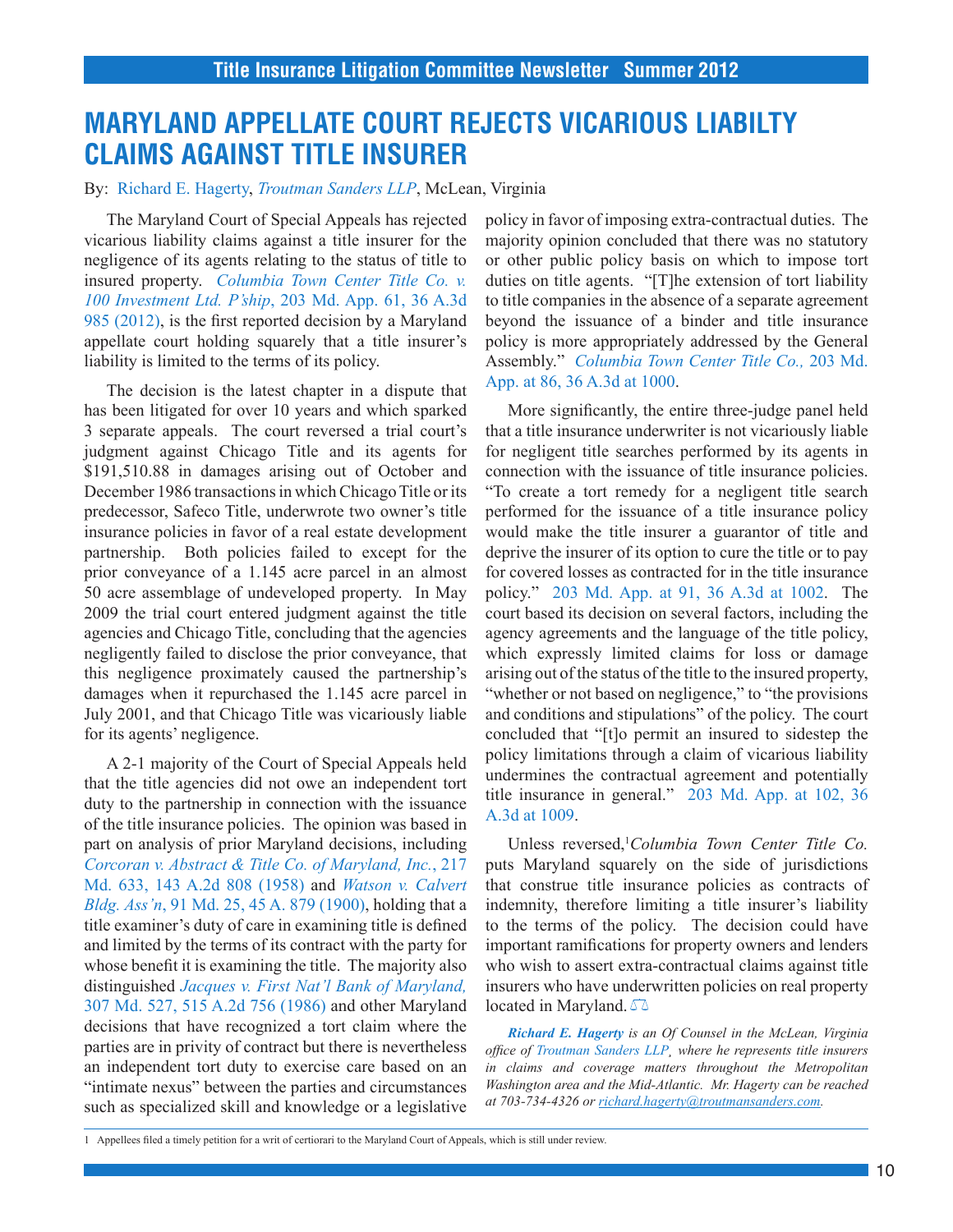## *Lawler v. Fidelity National Title Insurance Company***: IN GOOD FAITH: A TITLE INSURER'S RIGHT TO PROSECUTE PRIOR TO PAYMENT**

### By: Dwayne Danner and Frank Catalano

In situations where a policy of title insurance imposes on the insurer the duty to indemnify an insured, the title insurer acts in good faith as long as it complies with the options provided it by the language contained in the title policy. More specifically, as recently held by the U.S. District Court for the Northern District of Texas, "where a policy of title insurance gives the insurer the right or duty to defend its insured against adverse claims to title, the insurer may take the opportunity to prosecute the action on the insured's behalf *before paying the claim*."1

In Lawler, Fidelity National Title Insurance Company ("Fidelity") issued a Texas Residential Owner Policy of Title Insurance ("Policy") in conjunction with Plaintiff's purchase of real property.<sup>2</sup> Subsequently, Plaintiff received a Notice to Vacate due to the alleged foreclosure of a previous tax lien on the property.<sup>3</sup> After Plaintiff received the Notice to Vacate, she submitted a claim under the title Policy and, without delay, Fidelity retained the law firm of Law, Snakard & Gambill, P.C. ("Law Snakard") to represent Plaintiff.4 At the time, issues regarding funds placed in the registry of the court relative to the tax lien were being litigated in a Tarrant County state court lawsuit, thus Law Snakard intervened in the underlying lawsuit on behalf of Plaintiff in order to protect her title interests.<sup>5</sup>

Dissatisfied with Fidelity's course of action available under the terms of the Policy, Plaintiff filed suit against Fidelity alleging that the insurer breached its duty of good faith and fair dealing by refusing to pay the claim instead of litigating on behalf of the insured in the underlying lawsuit. $6$  In her complaint, Plaintiff complained that Fidelity had not pursued the strategy suggested by Plaintiff and that Fidelity had not acquiesced to Plaintiff's demand that it settle with Plaintiff rather than proceed with the underlying litigation.7 Plaintiff also asserted a breach of contract cause of action, claiming that Fidelity disregarded Plaintiff's right to disapprove of the choice of attorney for reasonable cause.<sup>8</sup>

Fidelity sought summary judgment on these issues arguing there were no genuine issues of fact that, under the terms of the Policy and Texas state law, Fidelity satisfied its obligations under the Policy by retaining counsel on behalf of Plaintiff to litigate any purported defect of title in Plaintiff's property. In its recitation of facts, the Court acknowledged specific language from the title Policy as follows:

### **4. OUR CHOICES WHEN YOU NOTIFY US OF A CLAIM**

- a. After we receive your claim notice or in any other way learn of a matter for which we are liable, we can do one or more of the following:
	- (1) Pay the claim against your title.
	- (2) Negotiate a settlement.
	- (3) Prosecute or defend a court case related to the claim.
	- (4) Pay you the amount required by this Policy.
	- (5) Take other action under Section 4b.
	- (6) Cancel this policy by paying the Policy Amount, then in force, and only those costs, attorneys' fees and expenses incurred up to that time that we are obligated to pay.

We can choose which of these to do.

## **5. HANDLING A CLAIM OR COURT CASE**

You must cooperate with us in handling any claim or court case and give us all relevant information. We must repay you only for those settlement costs,

4 *[Id](http://www.westlaw.com/find/default.wl?ft=Y&db=0000999&rs=ap2.0&rp=%2ffind%2fdefault.wl&serialnum=2026448413&fn=_top&findtype=Y&vr=2.0&wbtoolsId=2026448413&HistoryType=F)*. at \*2.

7 *[Id](http://www.westlaw.com/find/default.wl?ft=Y&db=0000999&rs=ap2.0&rp=%2ffind%2fdefault.wl&serialnum=2026448413&fn=_top&findtype=Y&vr=2.0&wbtoolsId=2026448413&HistoryType=F)*.

<sup>1</sup> *Lawler v. Fidelity Nat. Title Ins. Co.*[, Slip Copy, 2011 WL 5221261, \\*3 \(N.D. Tex. Oct. 31, 2011\)](http://www.westlaw.com/find/default.wl?ft=Y&db=0000999&rs=ap2.0&rp=%2ffind%2fdefault.wl&serialnum=2026448413&fn=_top&findtype=Y&vr=2.0&wbtoolsId=2026448413&HistoryType=F); *see also [Martinka v. Commonwealth Land Title Ins. Co](http://www.westlaw.com/find/default.wl?ft=Y&db=0000713&rs=ap2.0&rp=%2ffind%2fdefault.wl&serialnum=1992143948&fn=_top&findtype=Y&vr=2.0&wbtoolsId=1992143948&HistoryType=F)*., 836 S.W.2d 773, 776 [\(Tex.App.–Hous. \[1 Dist.\] 1992\)](http://www.westlaw.com/find/default.wl?ft=Y&db=0000713&rs=ap2.0&rp=%2ffind%2fdefault.wl&serialnum=1992143948&fn=_top&findtype=Y&vr=2.0&wbtoolsId=1992143948&HistoryType=F); *[Southern Title Guarantee Co. v. Prendergast](http://www.westlaw.com/find/default.wl?ft=Y&db=0000713&rs=ap2.0&rp=%2ffind%2fdefault.wl&serialnum=1973130247&fn=_top&findtype=Y&vr=2.0&wbtoolsId=1973130247&HistoryType=F)*, 494 S.W.2d 154, 156 (Tex. 1973).

<sup>2</sup> *Lawler*[, 2011 WL 5221261 at \\*1.](http://www.westlaw.com/find/default.wl?ft=Y&db=0000999&rs=ap2.0&rp=%2ffind%2fdefault.wl&serialnum=2026448413&fn=_top&findtype=Y&vr=2.0&wbtoolsId=2026448413&HistoryType=F)

<sup>3</sup> *[Id](http://www.westlaw.com/find/default.wl?ft=Y&db=0000999&rs=ap2.0&rp=%2ffind%2fdefault.wl&serialnum=2026448413&fn=_top&findtype=Y&vr=2.0&wbtoolsId=2026448413&HistoryType=F)*.

<sup>5</sup> *[Id](http://www.westlaw.com/find/default.wl?ft=Y&db=0000999&rs=ap2.0&rp=%2ffind%2fdefault.wl&serialnum=2026448413&fn=_top&findtype=Y&vr=2.0&wbtoolsId=2026448413&HistoryType=F)*.

<sup>6</sup> *Lawler*[, 2011 WL 5221261 at \\*2.](http://www.westlaw.com/find/default.wl?ft=Y&db=0000999&rs=ap2.0&rp=%2ffind%2fdefault.wl&serialnum=2026448413&fn=_top&findtype=Y&vr=2.0&wbtoolsId=2026448413&HistoryType=F)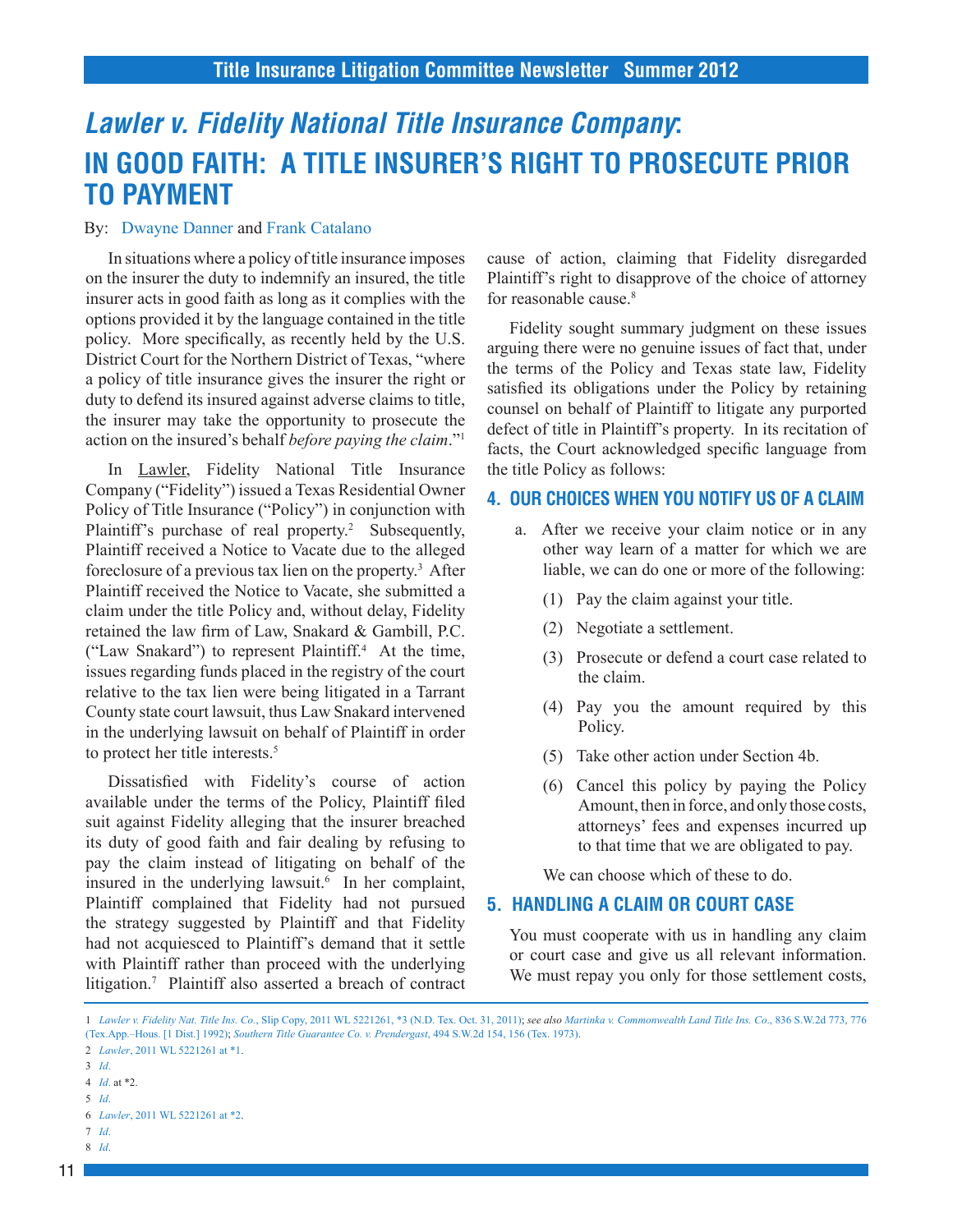attorneys' fees and expenses that we approve in advance. When we defend or sue to clear your title, we have a right to choose the attorney. You have the right to disapprove our choice of attorney for reasonable cause. We can appeal any decision to the highest court. We do not have to pay your claim until your case is finally decided. We do not agree that the matter is a covered title risk by defending.<sup>9</sup>

The Court also recognized that a title insurance policy is a contract of indemnity that imposed upon Fidelity a duty to indemnify the insured.10 Further, the duty to defend an insured is determined by the "eight corners rule," which requires the court to look solely at the allegations in the pleadings of the underlying lawsuit in light of the policy provisions, regardless of the truth of the allegations.<sup>11</sup> Under Texas law, insurance policies are "interpreted in accordance with the rules of construction that apply to all contracts generally."12 Thus, "[t]o establish a breach of the Policy requires plaintiff to show the existence of a valid contract, performance by plaintiff, a breach by defendant, and damage to plaintiff."<sup>13</sup>

In light of Texas law governing insurance policies and given the terms of the Policy itself, the Court held that Fidelity had not breached either the terms of the Policy or its duty of good faith and fair dealing because it was "undisputed that defendant engaged counsel to prosecute a court case related to the claim, as expressly authorized by the Policy, and that counsel continued to prosecute the case at the time defendant filed its summary judgment motion."<sup>14</sup> The Court further reasoned that:

> When plaintiff submitted her claim to defendant, the applicable Policy language required defendant to take some action: pay the claim, negotiate a settlement, prosecute or defend a court case on the claim, or pay the Policy amount, among other options. The

Policy expressly authorized defendant to determine which option to pursue. .

. . Because defendant acted pursuant to the terms of the Policy, no breach occurred.15

The Court also addressed Plaintiff's claim that Fidelity breached the terms of the Policy because she allegedly disapproved of Fidelity's choice of counsel.16 In support of this contention Plaintiff relied on letters to Fidelity and Law Snakard, which the Court summarized as letters that merely "request copies of pleadings; other letters stress that plaintiff is encountering financial difficulties and urge settlement of the State Court Action; and some suggest possible courses of action that could be taken, including urging defendant to settle with plaintiff."17 The Court held that, while it appeared it was the intent of these letters to urge Law Snakard or Fidelity's in-house counsel to implement the strategy suggested by Plaintiff, none of the letters voiced disapproval of Law Snakard, nor did they ask that defendant appoint new counsel.<sup>18</sup>

As a result, the Court dismissed with prejudice Plaintiff's breach of good faith and fair dealing and breach of contract claims against Fidelity. In doing so, the Court reiterated that "a title insurance policy is a contract of indemnity" and that "the duty of a title insurance company to its insured is to indemnify the insured against a loss occasioned by a defect in title.19 Thus, under the terms of the title insurance Policy issued to Plaintiff, Fidelity satisfied its duty of good faith and fair dealing by exercising the contractual right to intervene in the state court action on the insured's behalf and was "not required to pay plaintiff's claim" until the underlying case was finally decided.<sup>20</sup>

*Dwayne Danner and Frank Catalano are in McGlinchey Stafford, PLLC's Dallas office. Their practice focuses on consumer finance litigation and title insurance defense. Mr. Danner may be reached at 214.445.2408 or [ddanner@mcglinchey.com](mailto:ddanner@mcglinchey.com). Mr. Catalano may be reached at 214.445.2411 or [fcatalano@mcglinchey.com](mailto:fcatalano@mcglinchey.com).*

<sup>9</sup> *Lawler*[, 2011 WL 5221261 at \\*1.](http://www.westlaw.com/find/default.wl?ft=Y&db=0000999&rs=ap2.0&rp=%2ffind%2fdefault.wl&serialnum=2026448413&fn=_top&findtype=Y&vr=2.0&wbtoolsId=2026448413&HistoryType=F)

<sup>10</sup> *[Id](http://www.westlaw.com/find/default.wl?ft=Y&db=0000999&rs=ap2.0&rp=%2ffind%2fdefault.wl&serialnum=2026448413&fn=_top&findtype=Y&vr=2.0&wbtoolsId=2026448413&HistoryType=F)*. at \*4.

<sup>11</sup> *[Hanson Business Park, L.P. v. First Nat. Title Ins. Co.](http://www.westlaw.com/find/default.wl?ft=Y&db=0004644&rs=ap2.0&rp=%2ffind%2fdefault.wl&serialnum=2010858987&fn=_top&findtype=Y&vr=2.0&wbtoolsId=2010858987&HistoryType=F)*, 209 S.W.3d 867 (Tex.App.—Dallas 2006); *[GuideOne Elite Ins. Co. v. Fielder Rd. Baptist Church](http://www.westlaw.com/find/default.wl?ft=Y&db=0004644&rs=ap2.0&rp=%2ffind%2fdefault.wl&serialnum=2009470696&fn=_top&findtype=Y&vr=2.0&wbtoolsId=2009470696&HistoryType=F)*, 197 S.W.3d 305, 308 [\(Tex. 2006\);](http://www.westlaw.com/find/default.wl?ft=Y&db=0004644&rs=ap2.0&rp=%2ffind%2fdefault.wl&serialnum=2009470696&fn=_top&findtype=Y&vr=2.0&wbtoolsId=2009470696&HistoryType=F) *Koenig v. First American Title Ins. Co. of Texas*[, 209 S.W.3d 870 \(Tex.App.–Houston \[14 Dist.\] 2006\).](http://www.westlaw.com/find/default.wl?ft=Y&db=0004644&rs=ap2.0&rp=%2ffind%2fdefault.wl&serialnum=2010894392&fn=_top&findtype=Y&vr=2.0&wbtoolsId=2010894392&HistoryType=F)

<sup>12</sup> *Lawler*[, 2011 WL 5221261 at \\*3](http://www.westlaw.com/find/default.wl?ft=Y&db=0000999&rs=ap2.0&rp=%2ffind%2fdefault.wl&serialnum=2026448413&fn=_top&findtype=Y&vr=2.0&wbtoolsId=2026448413&HistoryType=F); *citing Sharp v. State Farm Fire & Cas. Ins. Co.*[, 115 F.3d 1258, 1260–61 \(5th Cir. 1997\)](http://www.westlaw.com/find/default.wl?ft=Y&db=0000506&rs=ap2.0&rp=%2ffind%2fdefault.wl&serialnum=1997127010&fn=_top&findtype=Y&vr=2.0&wbtoolsId=1997127010&HistoryType=F) (*citing [Nat'l Union Fire Ins. Co. of Pittsburgh, Pa. v.](http://www.westlaw.com/find/default.wl?ft=Y&db=0000713&rs=ap2.0&rp=%2ffind%2fdefault.wl&serialnum=1995200571&fn=_top&findtype=Y&vr=2.0&wbtoolsId=1995200571&HistoryType=F) CBI Indus., Inc.*[, 907 S.W.2d 517, 520 \(Tex. 1995\)](http://www.westlaw.com/find/default.wl?ft=Y&db=0000713&rs=ap2.0&rp=%2ffind%2fdefault.wl&serialnum=1995200571&fn=_top&findtype=Y&vr=2.0&wbtoolsId=1995200571&HistoryType=F)).

<sup>13</sup> *Lawler*[, 2011 WL 5221261 at \\*3](http://www.westlaw.com/find/default.wl?ft=Y&db=0000999&rs=ap2.0&rp=%2ffind%2fdefault.wl&serialnum=2026448413&fn=_top&findtype=Y&vr=2.0&wbtoolsId=2026448413&HistoryType=F); *citing Lewis v. Bank of Am. NA*[, 343 F.3d 540, 544–45 \(5th Cir. 2003\)](http://www.westlaw.com/find/default.wl?ft=Y&db=0000506&rs=ap2.0&rp=%2ffind%2fdefault.wl&serialnum=2003566119&fn=_top&findtype=Y&vr=2.0&wbtoolsId=2003566119&HistoryType=F) (*citing [Palmer v. Espey Huston & Assocs., Inc.](http://www.westlaw.com/find/default.wl?ft=Y&db=0004644&rs=ap2.0&rp=%2ffind%2fdefault.wl&serialnum=2002501828&fn=_top&findtype=Y&vr=2.0&wbtoolsId=2002501828&HistoryType=F)*, 84 S.W.3d 345, 353 (Tex.App.—Corpus Christie 2002, pet. denied).

<sup>14</sup> *[Id](http://www.westlaw.com/find/default.wl?ft=Y&db=0000999&rs=ap2.0&rp=%2ffind%2fdefault.wl&serialnum=2026448413&fn=_top&findtype=Y&vr=2.0&wbtoolsId=2026448413&HistoryType=F).* at 3.

<sup>15</sup> *[Id.](http://www.westlaw.com/find/default.wl?ft=Y&db=0000999&rs=ap2.0&rp=%2ffind%2fdefault.wl&serialnum=2026448413&fn=_top&findtype=Y&vr=2.0&wbtoolsId=2026448413&HistoryType=F)* at 3.

<sup>16</sup> *[Id.](http://www.westlaw.com/find/default.wl?ft=Y&db=0000999&rs=ap2.0&rp=%2ffind%2fdefault.wl&serialnum=2026448413&fn=_top&findtype=Y&vr=2.0&wbtoolsId=2026448413&HistoryType=F)* at 3-4.

<sup>17</sup> *Lawler*[, 2011 WL 5221261 at \\*4](http://www.westlaw.com/find/default.wl?ft=Y&db=0000999&rs=ap2.0&rp=%2ffind%2fdefault.wl&serialnum=2026448413&fn=_top&findtype=Y&vr=2.0&wbtoolsId=2026448413&HistoryType=F).

<sup>18</sup> *[Id](http://www.westlaw.com/find/default.wl?ft=Y&db=0000999&rs=ap2.0&rp=%2ffind%2fdefault.wl&serialnum=2026448413&fn=_top&findtype=Y&vr=2.0&wbtoolsId=2026448413&HistoryType=F)*.

<sup>19</sup> *[Id](http://www.westlaw.com/find/default.wl?ft=Y&db=0000999&rs=ap2.0&rp=%2ffind%2fdefault.wl&serialnum=2026448413&fn=_top&findtype=Y&vr=2.0&wbtoolsId=2026448413&HistoryType=F)*. at \*4; *citing [Chicago Title Ins. Co. v. McDaniel](http://www.westlaw.com/find/default.wl?ft=Y&db=0000713&rs=ap2.0&rp=%2ffind%2fdefault.wl&serialnum=1994022115&fn=_top&findtype=Y&vr=2.0&wbtoolsId=1994022115&HistoryType=F)*, 875 S.W.2d 310, 311 (Tex.1994) (per curiam).

<sup>20</sup> *[Id](http://www.westlaw.com/find/default.wl?ft=Y&db=0000999&rs=ap2.0&rp=%2ffind%2fdefault.wl&serialnum=2026448413&fn=_top&findtype=Y&vr=2.0&wbtoolsId=2026448413&HistoryType=F)*. at \*5.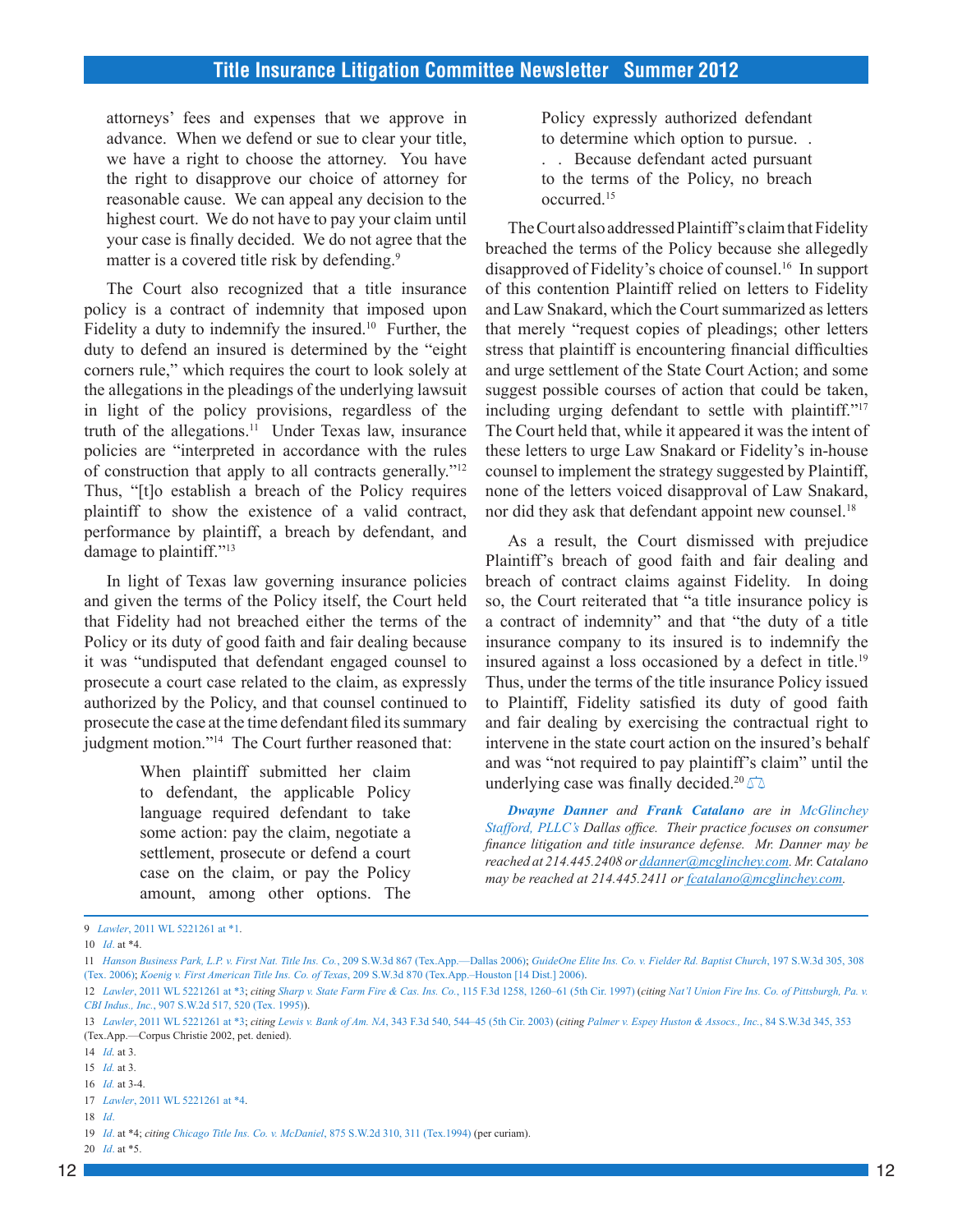## **WASHINGTON COURT REFINES DOCTRINE OF EQUITABLE SUBROGATION**

By: Thomas A. Ped, *Williams Kastner & Gibbs PLLC (Portland, Oregon)*

The doctrine of equitable subrogation is a remedy that generally applies to avoid an unearned windfall at the expense of another. Equitable subrogation may apply when one pays or performs in full an obligation owed by another that is secured by a mortgage. In *Columbia Community Bank v. Newman Park LLC*, 2012 Wn. App. LEXIS 360 (Div. 2, February 22, 2012), the Washington Court of Appeals clarified and confirmed the "volunteer" rule does not bar application of the doctrine under the *[Restatement \(Third\) of Property: Mortgages §](http://www.westlaw.com/Find/Default.wl?rs=dfa1.0&vr=2.0&DB=RESTPROPFIND&FindType=Y&SerialNum=0291636144) 7.6(a)* [\(1997\).](http://www.westlaw.com/Find/Default.wl?rs=dfa1.0&vr=2.0&DB=RESTPROPFIND&FindType=Y&SerialNum=0291636144) The case provides further assurance that lenders who pay off prior mortgages will be subrogated through the equitable doctrine to the prior lienholder's lien position, but only in the amount of the payoff.

*Columbia Community Bank* involved loans made to Joseph Sturtevant. In 2004, Sturtevant formed Newman Park LLC. Another Sturtevant company, Landmark Development Ventures, Inc., was one of 12 members and a 39 percent owner of Newman Park. The other members collectively owned 61 percent. Sturtevant was personally not a member of the company, but was described as the "manager" in its operating agreement. In December 2004, Newman Park purchased land for \$500,000 to develop a residential subdivision. The purchase was financed with a \$393,100 loan from Hometown National Bank, which was secured by a deed of trust granted by Newman Park against the title to the property.

Sturtevant formed yet another company, Trinity Development-Northwest LLC, in October 2007, for which he sought a loan from Columbia Community Bank. Sturtevant proposed to pledge the Newman Park property as security and falsely represented to Columbia that Landmark was the sole owner of Newman Park. Columbia approved a loan of \$1.5 million loan prior to reviewing any corporate documents. Eventually, Sturtevant produced an altered copy of Newman Park's operating agreement showing Landmark as the only member. The obligation to Columbia was secured by a deed of trust against the title to Newman Park's property granted by Landmark. Columbia's funds paid off the entire Hometown loan and delinquent property taxes. The record from the lower court showed no other member of Newman Park LLC was aware of or approved the Trinity loan transaction,

Trinity defaulted on the loan. When Columbia attempted to foreclose on its deed of trust, it learned about possible problems with Sturtevant's authority to obtain the loan. Columbia filed a complaint for a judgment declaring its deed of trust on the property was valid and enforceable. In the alternative, it sought to be placed in Hometown's first lien position security interest under the doctrines of equitable subrogation and unjust enrichment. Newman Park LLC filed a separate suit seeking a declaration that the deed of trust was invalid and unenforceable. Following consolidation of the actions, the parties filed motions for summary judgment.

The trial court granted Newman Park's motion, ruling that because Newman Park's operating agreement named Sturtevant as its manager, Landmark did not have authority to pledge the property as security. The court rejected Columbia's claims based on apparent authority as well. Columbia then moved for summary judgment to establish its rights through equitable subrogation or unjust enrichment, which was granted.

On appeal, Newman Park argued equitable subrogation did not apply because Washington law limits equitable subrogation to mortgagees competing for priority, and Columbia was not a priority creditor. Newman Park further argued Columbia was not entitled to relief because it volunteered to make the loan. The Court of Appeals noted the Washington Supreme Court recently adopted *[Restatement \(Third\) of Property:](http://www.westlaw.com/Find/Default.wl?rs=dfa1.0&vr=2.0&DB=RESTPROPFIND&FindType=Y&SerialNum=0291636144) [Mortgages § 7.6\(a\)](http://www.westlaw.com/Find/Default.wl?rs=dfa1.0&vr=2.0&DB=RESTPROPFIND&FindType=Y&SerialNum=0291636144)* (1997), which describes equitable subrogation as:

> One who fully performs an obligation of another, secured by a mortgage, becomes by subrogation the owner of the obligation and the mortgage to the extent necessary to prevent unjust enrichment. Even though the performance would otherwise discharge the obligation and the mortgage, they are preserved and the mortgage retains its priority in the hands of the subrogee.

*[Bank of Am. v. Prestance Corp.](http://www.westlaw.com/find/default.wl?ft=Y&db=0004645&rs=ap2.0&rp=%2ffind%2fdefault.wl&serialnum=2012418828&fn=_top&findtype=Y&vr=2.0&wbtoolsId=2012418828&HistoryType=F)*, 160 Wn.2d 560, 564, [160 P.3d 17 \(2007\).](http://www.westlaw.com/find/default.wl?ft=Y&db=0004645&rs=ap2.0&rp=%2ffind%2fdefault.wl&serialnum=2012418828&fn=_top&findtype=Y&vr=2.0&wbtoolsId=2012418828&HistoryType=F)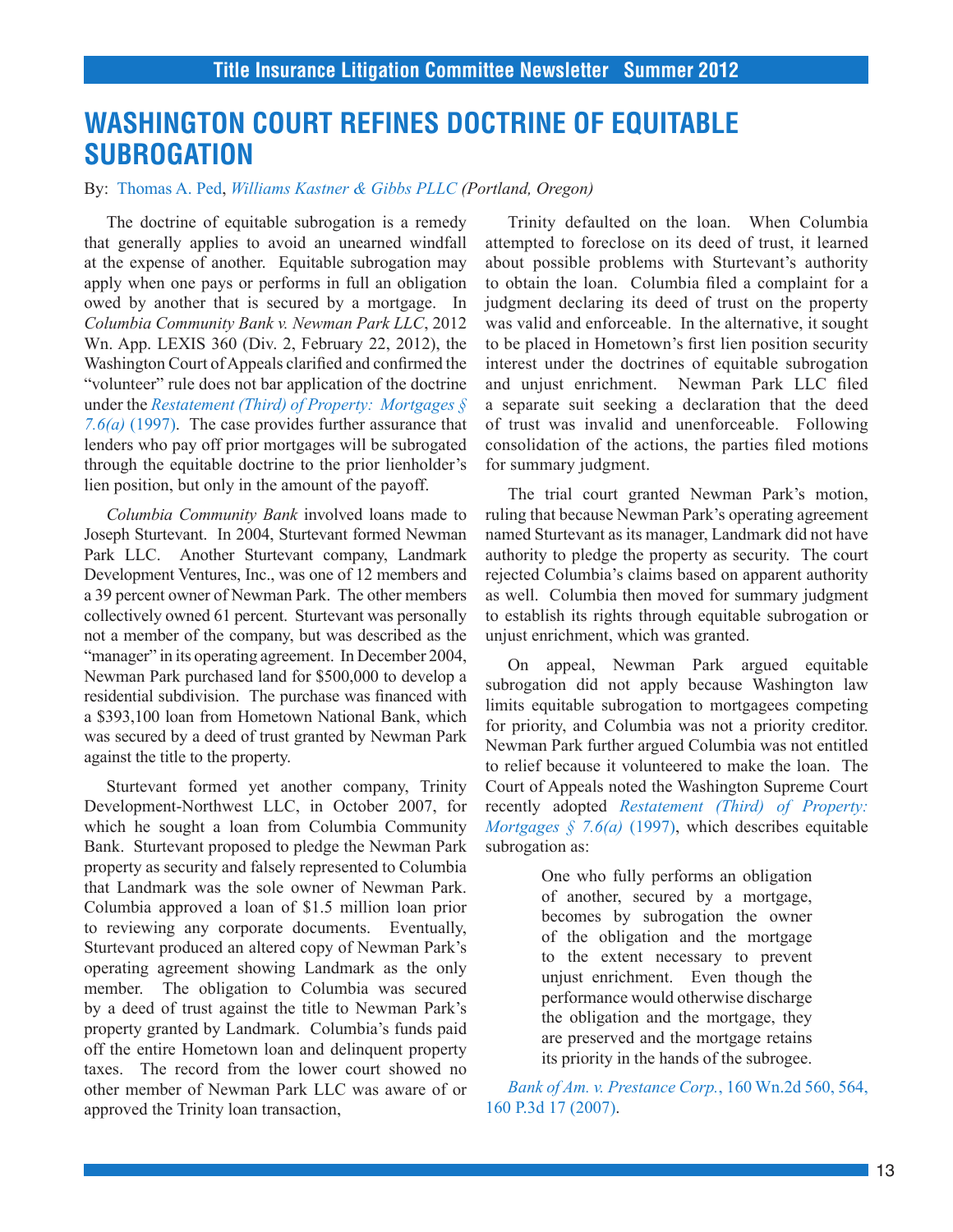The Court rejected Newman Park's contention that equitable subrogation applies only to "creditors' priority disputes," holding that the examples from the *Restatement* demonstrate the doctrine applies even when a mortgagee pays off the only existing mortgage, and the question is not one of priorities but whether the new mortgagee steps into the shoes of the paid-off mortgagee. The Court noted the doctrine applies even where one person encumbers the property of another but without authority to do so, and misuses some of the loan proceeds. The remaining owner is not entitled to be enriched by getting the property debt free.

The Court also held that equitable subrogation is available for one who voluntarily pays off a prior mortgage holder. In an earlier decision, the Division Two court had applied the "volunteer" rule to defeat application of the doctrine, on the grounds that a lender who pays off a prior encumbrancer, without legal compulsion and with knowledge of an intervening lienholder, would itself be unjustly enriched by being equitably subrogated to the first lienholder's position. *[BNC Mortg., Inc. v. Tax Pros, Inc.](http://www.westlaw.com/find/default.wl?ft=Y&db=0004645&rs=ap2.0&rp=%2ffind%2fdefault.wl&serialnum=2002251948&fn=_top&findtype=Y&vr=2.0&wbtoolsId=2002251948&HistoryType=F)*, [111 Wn. App. 238, 255-56, 46 P.3d 812 \(2002\)](http://www.westlaw.com/find/default.wl?ft=Y&db=0004645&rs=ap2.0&rp=%2ffind%2fdefault.wl&serialnum=2002251948&fn=_top&findtype=Y&vr=2.0&wbtoolsId=2002251948&HistoryType=F). In light of the Washington Supreme Court's subsequent adoption of the *Restatement*, which rejects the volunteer rule, the Court of Appeals held the rule is no longer a defense.

Although Columbia could be equitably subrogated to Hometown's lien position, the deed of trust itself could not be reinstated. The Court further found the deed of trust was invalid as a matter of law since Landmark was not an agent of Newman Park. Columbia's contention that it properly relied upon Sturtevant's and Landmark's apparent authority to act on Newman Park's behalf was rejected, because the evidence showed Columbia agreed to make the loan before reviewing any falsified documents. Consequently, although Columbia prevailed under equitable subrogation, Newman Park prevailed as to the validity of the deed of trust, so that Columbia could not recover its attorney fees as provided for in the instrument.

*Columbia Community Bank* provides clarification for lenders who are determined after-the-fact to have volunteered; the rule will not defeat application of equitable subrogation in Washington. The case also is a cautionary tale: if the deed of trust is determined not to be valid and enforceable, attorney fees cannot be recovered.  $\sqrt{2}$ 

*Thomas A. Ped is a member of Williams, Kastner & Gibbs PLLC, in its Portland, Oregon office. He practices with the Title Insurance Group, regularly handling claims litigation for underwriters, agents and insureds.*

# **EXCEPTIONS CAN SAVE...**

### *Continued from page 1*

the rights granted by the previously recorded easements. The Partial Release and the easements were of record in the Register of Deeds Office, however, unlike the easements, the Partial Release had not been included in the exception section of the title insurance policy.

When G.C. Finance refused Columbia Gulf's request to enter the property to upgrade the gas transmission lines, Columbia Gulf brought suit against G.C. Finance in State Court to gain declaratory and injunctive relief and damages. Columbia Gulf's suit referred to its rights under the easements and the Partial Release. G.C. Finance then tendered the defense of the suit to Old Republic claiming the Partial Release was a defect and/ or encumbrance not specifically listed as an exception under the title insurance policy. Thus, according to G.C. Finance, Old Republic had a duty to defend and possibly indemnify G.C. Finance. Old Republic refused the tender.

Columbia Gulf won at the trial Court and the Court of Appeals affirmed. Thereafter, the pipelines were dug up and the lines repaired. G.C. Finance filed suit against Old Republic for indemnification for the defense costs of over \$300,000.00 and damages to the golf course of more than \$1,000,000.00.

In defense of the lawsuit, Old Republic asserted that the easements provided all the rights claimed by Columbia Gulf and the easements were listed as exceptions in the policy. Further, Old Republic argued the Partial Release had the effect of diminishing Columbia Gulf's rights under the easements and thus was not a lien, defect or encumbrance on the property that would trigger a duty to defend or indemnify G.C. Finance.

On competing summary judgment motions, the United States District Court for the Middle District of Tennessee first ruled that there was coverage requiring Old Republic to defend G.C. Finance in the underlying case. Old Republic quickly filed a motion to alter or amend the findings arguing that the Court committed a clear error of law by not reviewing the instruments to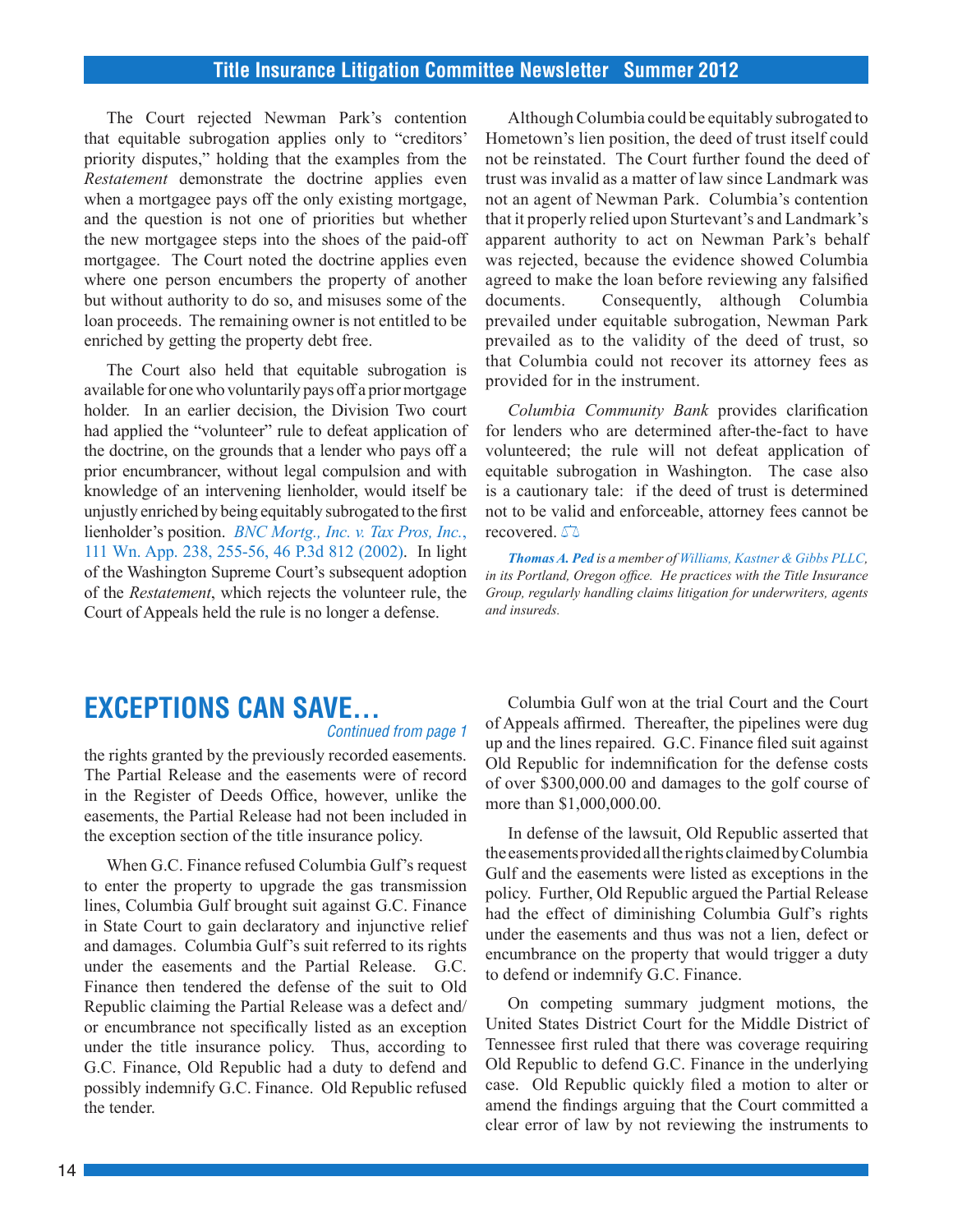determine whether the Partial Release was a lien and/ or encumbrance. The Court reversed itself and entered judgment in Old Republic's favor. The Court concluded that the Partial Release, as the name suggested, released the rights granted by the easements to Columbia Gulf. As a result, the Court found that the Partial Release did not decrease the value of the property but enhanced it. Thus, the Partial Release was not an encumbrance, which the Court defined as: "'Encumbrance' as 'claim or liability'…that may lessen its value". Consequently, the Court found that the Partial Release did not trigger Old Republic's duty to defend. G.C. Finance appealed.

Before the Court of Appeals was one issue: "Did the title policy obligate Old Republic to defend G.C. Finance in the underlying state court litigation?" Noting that the duty to defend turns on the allegations made in the Complaint, the Court held that "At the end of the day, it is the [easement] that furnishes Columbia with the right to access the golf course and upgrade the pipelines and the insurance policy excludes that easement from coverage." The Court affirmed and stated that G.C. Finance could not saddle the insurance company with the defense of lawsuit based on G.C. Finance's decision to deny Columbia Gulf's rights under the easement.

 Though this opinion provides some clarification on the definition of a lien or encumbrance, the case also demonstrates the importance of the policy's exceptions section. When in doubt, list it.  $\sqrt{2}$ 

*David B. Herbert is of counsel with the Firm of Ortale, Kelley, Herbert & Crawford. Thomas C. Corts is senior partner with the Firm of Ortale, Kelley, Herbert & Crawford. Will Caldwell is an associate with the Firm. Each of these lawyers handle extensive insurance matters in litigation representing insurance companies in both State and Federal Courts in Tennessee. These lawyers can be reached at (615) 256-9999 or at the following e-mail addresses: [dherbert@ortalekelley.com](mailto:dherbert@ortalekelley.com); [tcorts@ortalekelley.com;](mailto:tcorts@ortalekelley.com) [wcaldwell@](mailto:wcaldwell@ortalekelley.com) [ortalekelley.com](mailto:wcaldwell@ortalekelley.com).*

## **TENDER OF LOSS...**

#### *Continued from page 6*

that duty by tendering the policy limits. However, the 1966 title policy in Kent School differs from the 1992 and 2006 ALTA policy forms and the Batdorf policy in key respects. The cover sheet of the Kent School policy stated that it insured

> "against all loss or damage not exceeding the amount of insurance stated herein **and in addition** the costs and expenses of defending the title, estate or interest insured. . ."

### [Id. at 8.](http://www.westlaw.com/find/default.wl?ft=Y&db=0004637&rs=ap2.0&rp=%2ffind%2fdefault.wl&serialnum=2006373622&fn=_top&findtype=Y&vr=2.0&wbtoolsId=2006373622&HistoryType=F)

The court read this provision – especially the phrase "and in addition to"  $-$  as specifically separating loss under the policy from the cost and expenses of defending the title and indicating two separate obligations under the policy.

Section Two (a) of the subject policy in Kent School, which contained the duty to defend, also made no mention of the option to tender the loss under the policy. In contrast, the corresponding sections of the 1992 ALTA policy form, Section 4(a), and the 2006 ALTA policy form, Section 5(a), specifically state that the obligation to defend is subject to the title company's exercise of its options under the policy to pay or otherwise settle claims.

In addition, Section Five(b) of the Kent School policy concerning tender of a loss made no mention of the duty to defend and simply stated that the Company "may terminate its liability hereunder by paying or tendering the full amount of this Policy." That section of the Kent School title policy went on to provide that the title insurer "may, without conceding liability, demand a valuation of the insured estate or interest…" The court read this provision to limit the definition of the term "liability" to monetary liability for a claim under the indemnity portion of the policy with no connection to the duty to defend. Again, in contrast, Section 6(a) of the 1992 ALTA policy form and Section 7(a) of the 2006 ALTA policy form concerning the tender of the loss specifically and clearly provide for the termination of the obligation to defend.

[First American Title Ins. Co. v. Grafton Partners,](http://www.westlaw.com/find/default.wl?ft=Y&db=0000999&rs=ap2.0&rp=%2ffind%2fdefault.wl&serialnum=2018485468&fn=_top&findtype=Y&vr=2.0&wbtoolsId=2018485468&HistoryType=F) [LLC, 2009 WL 792263 \(D. Mass.\)](http://www.westlaw.com/find/default.wl?ft=Y&db=0000999&rs=ap2.0&rp=%2ffind%2fdefault.wl&serialnum=2018485468&fn=_top&findtype=Y&vr=2.0&wbtoolsId=2018485468&HistoryType=F), involved the defense of an adverse possession claim to a portion of a supermarket lot and a zoning challenge to the subsequent modification of the site plan and the prosecution of a claim for malpractice against a surveyor. First American refused to defend the zoning challenge and prosecute the malpractice action. First American also appraised the value of the small piece of land that was subject to the adverse possession claim, tendered a check for that value, \$26,300, to the insured and sought a declaratory judgment that its duty to defend had been terminated. The parties eventually brought cross-motions for summary judgment. In addition to ruling that the title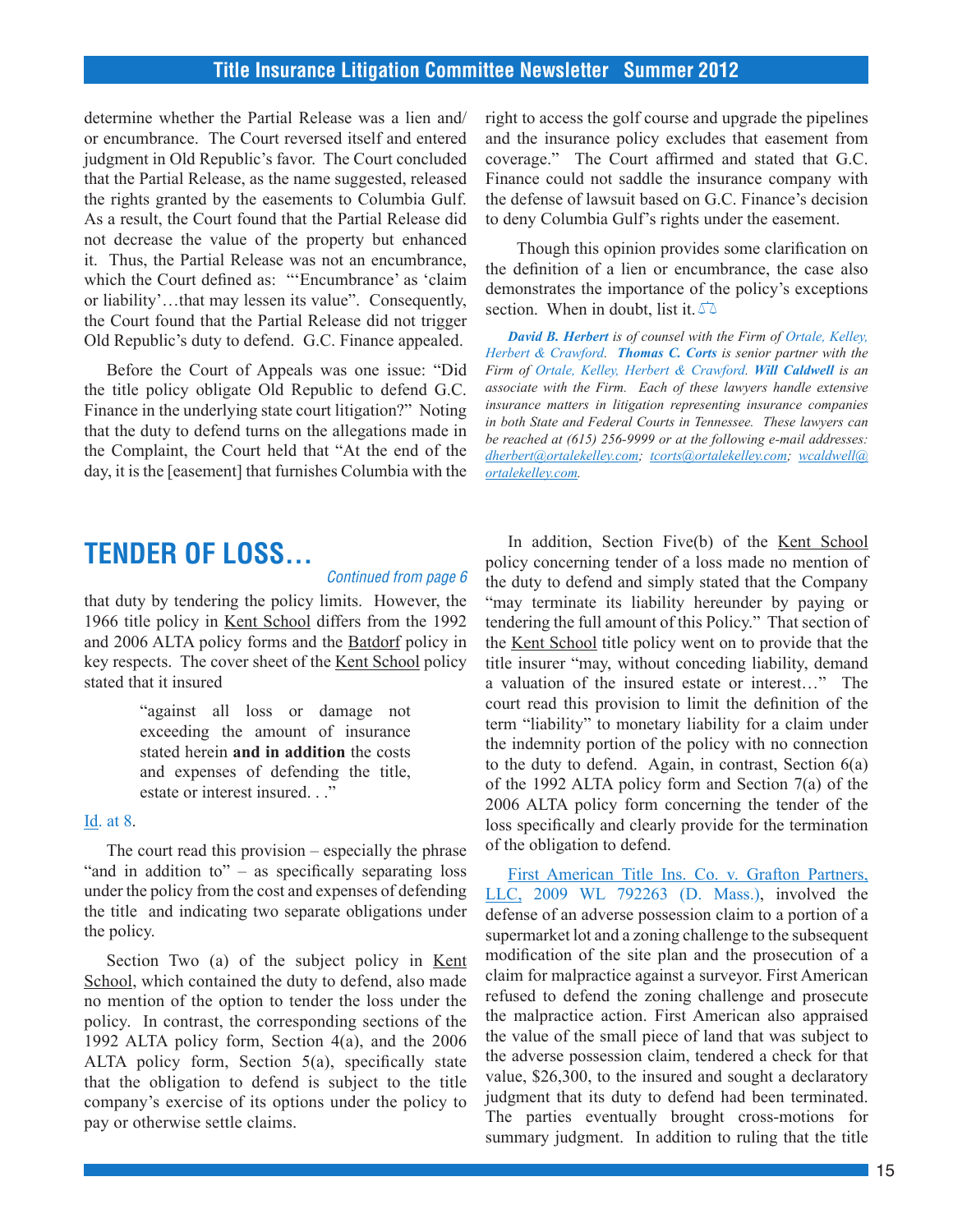insurance policy did not require the insured to defend the zoning dispute or to prosecute the claim against the surveyor, the court ruled that First American had not terminated its liability under Section 6(a) of the 1992 ALTA policy. The court, however, did not reach the question of whether the duty to defend was terminated under the partial loss provisions of Section 6(b)(ii) of the policy and called for further evidence and briefing on the issue of whether the tender of the \$26,300 constituted the loss under the policy. Ultimately, the court did not address that issue because the case was settled.

Two more recent cases on this issue both involve Stewart Title and yield mixed results. [Mortensen v.](http://www.westlaw.com/find/default.wl?ft=Y&db=0004645&rs=ap2.0&rp=%2ffind%2fdefault.wl&serialnum=2022429385&fn=_top&findtype=Y&vr=2.0&wbtoolsId=2022429385&HistoryType=F)  [Stewart Title Guaranty Co., 235 P. 3d 387 \(Ida. 2010\)](http://www.westlaw.com/find/default.wl?ft=Y&db=0004645&rs=ap2.0&rp=%2ffind%2fdefault.wl&serialnum=2022429385&fn=_top&findtype=Y&vr=2.0&wbtoolsId=2022429385&HistoryType=F), and [Fleishour v. Stewart Title Guaranty Co., 743 F.](http://www.westlaw.com/find/default.wl?ft=Y&db=0004637&rs=ap2.0&rp=%2ffind%2fdefault.wl&serialnum=2023228978&fn=_top&findtype=Y&vr=2.0&wbtoolsId=2023228978&HistoryType=F)  [Supp. 2d 1060 \(E.D.Mo. 2010\)](http://www.westlaw.com/find/default.wl?ft=Y&db=0004637&rs=ap2.0&rp=%2ffind%2fdefault.wl&serialnum=2023228978&fn=_top&findtype=Y&vr=2.0&wbtoolsId=2023228978&HistoryType=F). Mortensen arose out of an access dispute. An abutter sued the insured for trespass, negligence and quiet title, asserting that the insured did not have an easement across its land to a public road. Stewart Title provided counsel to defend the insured on all of the claims. After trial and multiple appeals, the Idaho Supreme Court ruled that the insured had a prescriptive easement, but remanded the case for a further trial on the exact location of the easement and a redetermination of damages. At that point Stewart Title gave up the ghost, tendered the full amount of the policy, \$200,000, and terminated the defense. The insured sued Stewart Title for breach of contract. In that coverage action, the Idaho Supreme Court affirmed summary judgment for Stewart Title, reasoning that the insured is entitled to recover only up to the amount of the policy and that the insurer fulfills it duties by tendering the full value of the policy. The court also ruled that the policy language (the policy appears to be a 1992 ALTA policy) plainly and unambiguously permitted the title insurer to pay the policy limit rather than pursuing the litigation.

Fleishour*,* which involved a partial loss, did not turn out as well. That case arose out of a claim by the insureds' abutter that it had adversely possessed a 1,100-square-foot triangle of the insureds' land. An appraiser estimated the diminution in value at \$1,000 and Stewart Title tendered that amount to the insureds

who refused it. Stewart Title declined to defend the adverse possession claim which the insureds subsequently lost. The insureds then sued Stewart Title for breach of contract. Following trial, the federal district court entered judgment for the insureds. The court ruled that Stewart Title did not have the option to pay the amount of the insureds' loss because the insureds did not sustain any actual loss under the policy – a contract of indemnity – until the underlying suit was concluded. [Id. at 1069-1070](http://www.westlaw.com/find/default.wl?ft=Y&db=0004637&rs=ap2.0&rp=%2ffind%2fdefault.wl&serialnum=2023228978&fn=_top&findtype=Y&vr=2.0&wbtoolsId=2023228978&HistoryType=F). In other words, the title insurer could not pay the loss and thereby terminate its duty to defend when the insured had not yet sustained a loss.

The Fleishour court also noted that, under Missouri law, the duty to defend was broader than the duty to indemnify and that Stewart Title's interpretation of the policy would shift the risk of litigation to the insureds and would yield an "absurd" result because a title insurer would defend only cases that had no merit and in which the anticipated litigation costs were less than the insureds' anticipated loss. The court's interpretation of the policy, however, renders the provisions concerning tender of loss and termination of defense and other obligations meaningless. In the most recent case on this issue, [Toste v. First American](http://www.westlaw.com/find/default.wl?ft=Y&db=0000999&rs=ap2.0&rp=%2ffind%2fdefault.wl&serialnum=2027394767&fn=_top&findtype=Y&vr=2.0&wbtoolsId=2027394767&HistoryType=F) [Title Ins. Co., 2012 WL 1023360 \(Cal. App. 3 Dist.\)](http://www.westlaw.com/find/default.wl?ft=Y&db=0000999&rs=ap2.0&rp=%2ffind%2fdefault.wl&serialnum=2027394767&fn=_top&findtype=Y&vr=2.0&wbtoolsId=2027394767&HistoryType=F) (unpublished), which arose out of a dispute between litigious and cantankerous insureds and their neighbors over an access easement across the insureds' land, the California Court of Appeal did give weight to these provisions. The court affirmed summary judgment for First American and held that First American's payment of a \$54,000 loss on the claim, ended First American's obligation to defend including the appeal of the adverse judgment against the insureds.  $\triangle$ 

*Lawrence Heffernan is a partner at the firm Robinson & Cole, LLP. He is their chair of the Real Estate Litigation and Title Insurance Group and focuses on litigation in the real estate, title insurance, commercial, and banking arenas. He has extensive trial and appellate experience in cases involving complex real estate issues, development, fraud, insurance coverage, and corporate disputes. Mr. Heffernan is a frequent speaker before bar and business groups across the country.*

# VISIT US ON THE WEB AT: **http://www.americanbar.org**